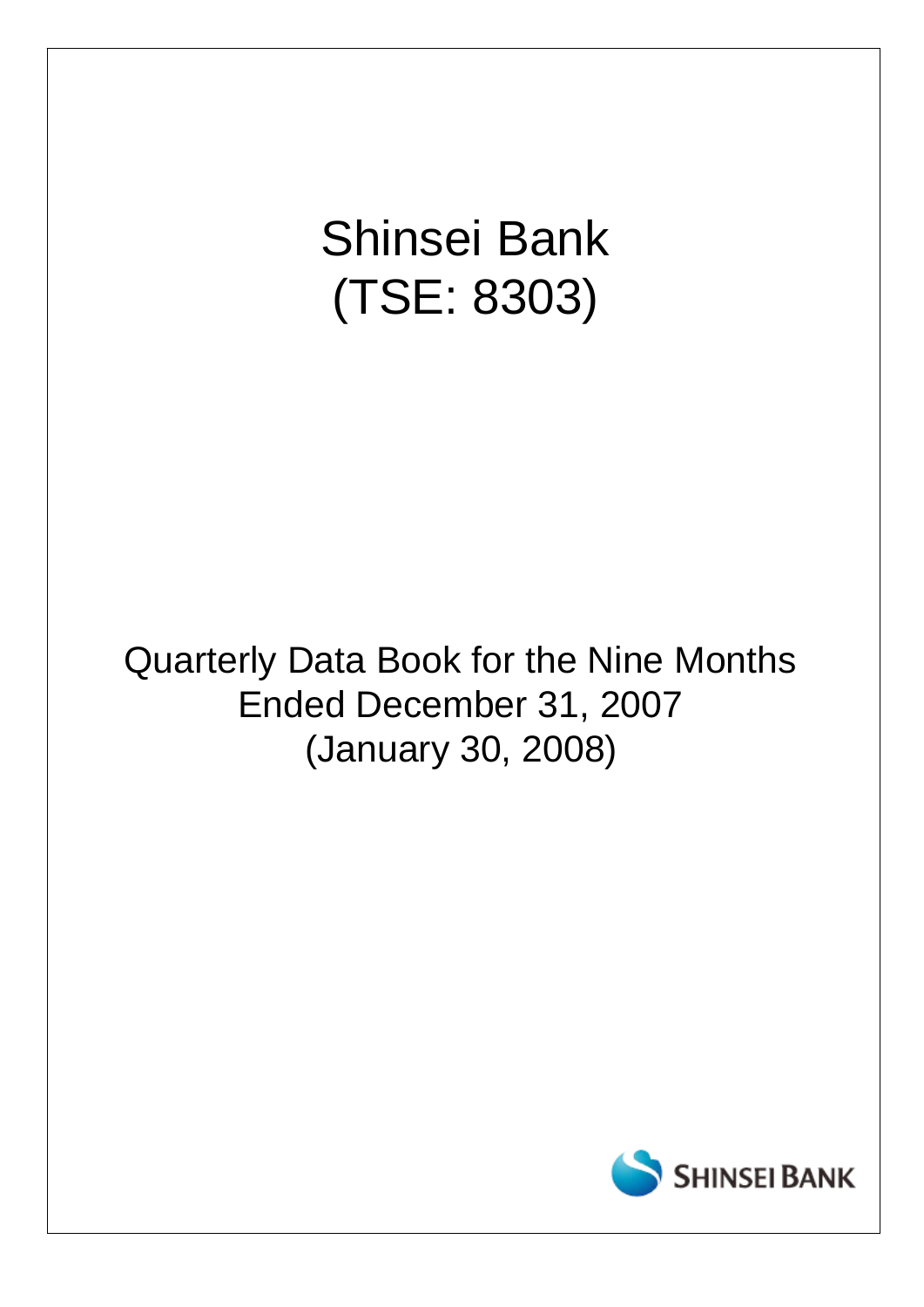## **Contents**

|                                                         | г ачс           |
|---------------------------------------------------------|-----------------|
| Section 1. Shinsei Bank Consolidated P/L and B/S Data   | . 1             |
| Section 2. Shinsei Bank Consolidated Business Line Data | . 6             |
| Section 3. Shinsei Bank Consolidated Financial Ratios,  | . 8             |
| Capital Adequacy and Per Share Data, and Credit Ratings |                 |
| Section 4. Subsidiaries' Financial and Business Data    | <sup>-</sup> 10 |
| Section 5. Shinsei Bank Non-Consolidated Data           | . 14            |

The Data Book has been prepared using quarterly financial information. For other financial information including annual and interim reports, quarterly financial results, and other selected financial information please see our IR website at: http://www.shinseibank.com/investors/en/ir/index.html

#### **Shinsei Bank, Limited**

Chiyoda-ku, Uchisaiwaicho, 2-1-8, Tokyo, 100-8501 Tel: +813-5511-8303 Fax: +813-5511-5505

#### **Group Investor Relations Division**

Raymond Spencer, General Manager and Chief IR Officer Raymond.Spencer@shinseibank.com Yasuhiro Fujiki, Deputy General Manager Yasuhiro.Fujiki@shinseibank.com Hiroshi Ishii, Deputy General Manager Hiroshi.Ishii02@shinseibank.com

### Disclaimer

These slides contain statements that constitute forward-looking statements, plans for the future, management targets, etc. relating to the Company and its subsidiaries. These forward-looking statements are based on current assumptions of future events and trends, which may be incorrect and are subject to risks and uncertainties. Actual results may differ materially from those in such forward-looking statements as a result of various factors. Unless otherwise noted, the financial data contained in these materials are presented under Japanese GAAP. The Company disclaims any obligation to update or to announce any revision to forward-looking statements to reflect future events or developments. Unless otherwise specified, all the financial information is shown on a consolidated basis. Information concerning financial institutions other than the Company and its subsidiaries are based on publicly available information. These materials do not constitute an invitation or solicitation of an offer to subscribe for or purchase any securities and neither this document nor anything contained herein shall form the basis for any contract or commitment whatsoever.

Page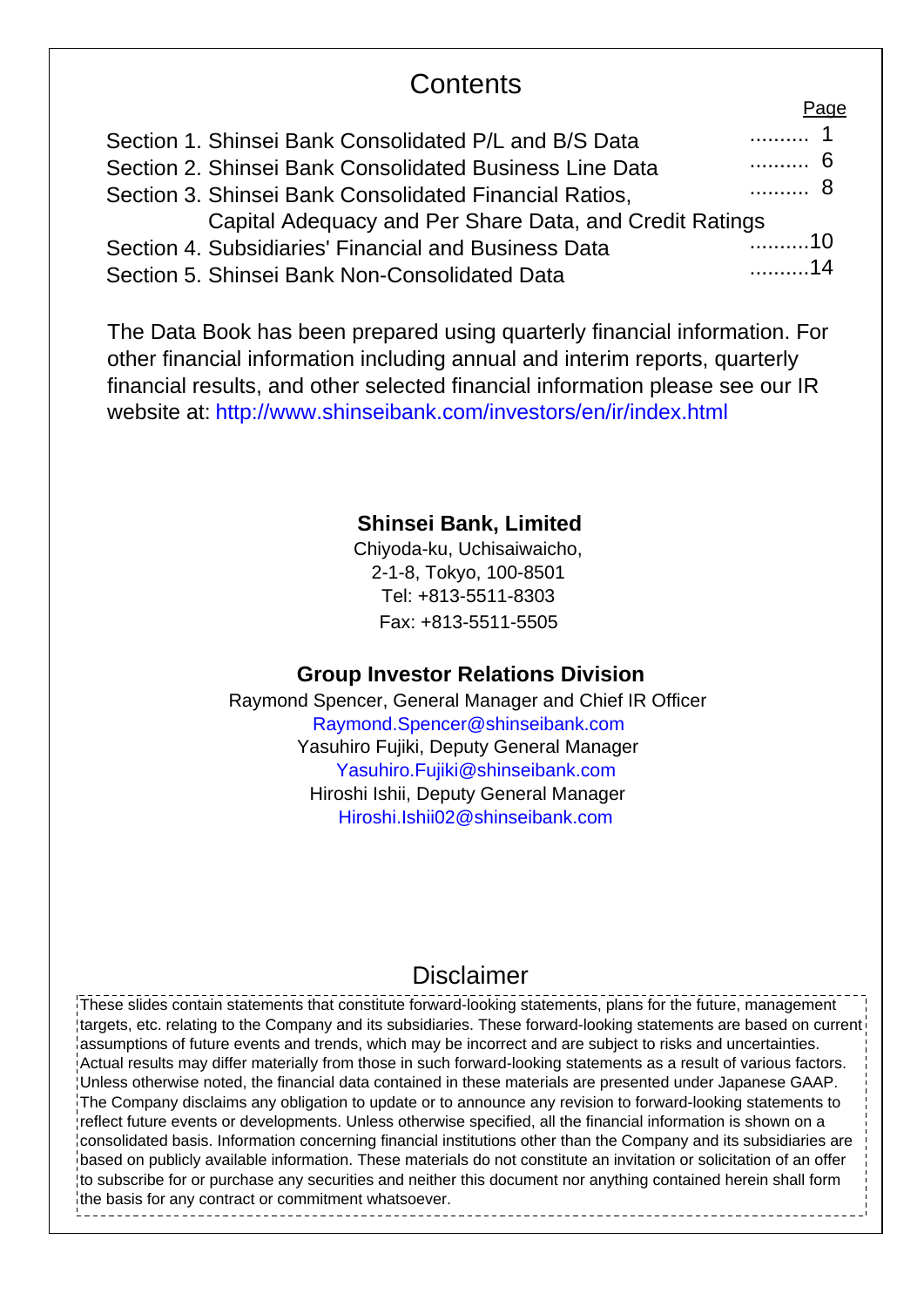| Section 1. Shinsei Bank Consolidated P/L and B/S Data |          |          |            |          |          | Unaudited (Billions of Yen) |                     |
|-------------------------------------------------------|----------|----------|------------|----------|----------|-----------------------------|---------------------|
| <b>Results of Operations*</b>                         | 2006.4-6 | 2006.7-9 | 2006.10-12 | 2007.1-3 | 2007.4-6 |                             | 2007.7-9 2007.10-12 |
| Net Interest Income                                   | 24.5     | 27.1     | 22.3       | 21.3     | 26.8     | 29.6                        | 40.6                |
| Non-Interest Income                                   | 43.5     | 43.2     | 54.8       | 31.2     | 49.6     | 32.5                        | 29.5                |
| Net Fees and Commissions                              | 11.2     | 11.0     | 13.2       | 10.9     | 12.8     | 10.3                        | 9.2                 |
| Net Trading Income                                    | 7.0      | 4.2      | 3.3        | 3.1      | 5.2      | 2.0                         | 1.3                 |
| Net Other Business Income                             | 25.3     | 27.9     | 38.1       | 17.1     | 31.6     | 20.1                        | 19.0                |
| <b>Total Revenue</b>                                  | 68.1     | 70.3     | 77.2       | 52.6     | 76.5     | 62.2                        | 70.2                |
| <b>General and Administrative Expenses</b>            | 37.3     | 38.4     | 36.7       | 37.4     | 37.3     | 39.9                        | 40.2                |
| <b>Ordinary Business Profit</b>                       | 30.8     | 31.9     | 40.4       | 15.1     | 39.1     | 22.2                        | 29.9                |
| <b>Net Credit Costs</b>                               | 3.7      | 1.4      | 14.4       | 32.2     | 9.5      | 21.1                        | 10.0                |
| Amortization of Goodwill and Intangible Assets        | 6.2      | 4.3      | 4.9        | 5.3      | 3.0      | 3.0                         | 3.3                 |
| Minority Interests in Net Income of Subsidiaries      | 4.2      | 4.0      | 4.2        | 4.0      | 4.8      | 5.8                         | 4.9                 |
| <b>Income Taxes and Others</b>                        | (2.5)    | 2.4      | 8.5        | 81.5     | (9.5)    | 0.2                         | 1.2                 |
| Net Income (Loss)                                     | 19.2     | 19.6     | 8.2        | (108.1)  | 31.2     | (8.0)                       | 10.3                |
| <b>Cash Basis Net Income (Loss)</b>                   | 24.5     | 23.1     | 12.4       | (24.8)   | 33.9     | (5.2)                       | 13.2                |

| <b>Consolidated Statements of Operations</b>             | 2006.4-6 | 2006.7-9 | 2006.10-12 | 2007.1-3 | 2007.4-6 | 2007.7-9         | 2007.10-12 |
|----------------------------------------------------------|----------|----------|------------|----------|----------|------------------|------------|
| <b>Total Interest Income</b>                             | 38.1     | 44.8     | 43.5       | 46.2     | 53.3     | 58.1             | 68.2       |
| Interest on Loans and Bills Discounted                   | 27.8     | 31.3     | 33.3       | 34.2     | 38.9     | 45.4             | 52.3       |
| Interest and Dividends on Securities                     | 6.8      | 9.9      | 7.1        | 8.3      | 11.1     | 9.4              | 11.9       |
| Other Interest Income                                    | 3.4      | 3.4      | 3.1        | 3.6      | 3.2      | $\overline{3.2}$ | 4.0        |
| Fees and Commissions Income                              | 16.3     | 17.7     | 19.1       | 17.6     | 18.1     | 17.0             | 15.5       |
| <b>Trading Profits</b>                                   | 7.0      | 4.3      | 3.5        | 3.1      | 5.2      | 2.0              | 1.3        |
| Other Business Income                                    | 67.0     | 71.1     | 63.7       | 69.2     | 68.3     | 65.3             | 56.4       |
| Other Ordinary Income                                    | 6.3      | 10.1     | 4.9        | 5.5      | 7.9      | 10.0             | 6.1        |
| <b>Ordinary Income</b>                                   | 134.9    | 148.1    | 134.9      | 141.9    | 153.0    | 152.6            | 147.6      |
| <b>Total Interest Expenses</b>                           | 13.5     | 17.6     | 21.1       | 24.8     | 26.5     | 28.4             | 27.5       |
| Interest on Deposits                                     | 5.4      | 7.9      | 9.1        | 10.5     | 10.0     | 11.0             | 11.1       |
| Interest on Debentures                                   | 0.8      | 0.7      | 0.7        | 0.7      | 0.7      | 0.8              | 0.8        |
| Interest on Borrowings                                   | 2.2      | 2.5      | 2.9        | 3.4      | 3.6      | 5.3              | 4.5        |
| <b>Other Interest Expenses</b>                           | 5.0      | 6.3      | 8.3        | 10.0     | 12.0     | 11.2             | 11.0       |
| Fees and Commissions Expenses                            | 5.1      | 6.6      | 5.8        | 6.7      | 5.3      | 6.6              | 6.3        |
| <b>Trading Losses</b>                                    | 0.0      | 0.0      | 0.1        | 0.0      | 0.0      | 0.0              | (0.0)      |
| <b>Other Business Expenses</b>                           | 44.6     | 48.7     | 42.1       | 47.5     | 44.0     | 47.2             | 42.5       |
| <b>Total General and Administrative Expenses</b>         | 43.5     | 42.9     | 41.8       | 42.7     | 40.4     | 43.1             | 43.6       |
| General and Administrative Expenses                      | 37.3     | 38.5     | 36.8       | 37.4     | 37.4     | 40.0             | 40.3       |
| <b>Amortization of Goodwill</b>                          | 4.0      | 2.1      | 3.1        | 3.1      | 2.3      | 2.3              | 2.3        |
| Amortization of Intangible Assets                        | 2.1      | 2.1      | 1.7        | 2.2      | 0.6      | 0.6              | 0.9        |
| <b>Other Ordinary Expenses</b>                           | 7.3      | 6.8      | 22.9       | 43.4     | 11.4     | 29.4             | 12.1       |
| <b>Ordinary Expenses</b>                                 | 114.2    | 122.9    | 134.1      | 165.4    | 127.7    | 155.0            | 132.2      |
| <b>Net Ordinary Income</b>                               | 20.6     | 25.2     | 0.7        | (23.5)   | 25.2     | (2.3)            | 15.4       |
| <b>Special Gains</b>                                     | 2.6      | 0.1      | 11.7       | 0.7      | 20.5     | 1.0              | 0.3        |
| <b>Special Losses</b>                                    | 0.0      | 1.3      | 0.1        | 102.6    | 0.0      | 1.2              | 0.0        |
| Income (Loss) before Income Taxes and Minority Interests | 23.2     | 24.0     | 12.3       | (125.3)  | 45.8     | (2.5)            | 15.7       |
| Income Taxes (Benefit):                                  |          |          |            |          |          |                  |            |
| Current                                                  | 0.9      | 0.4      | 0.6        | 1.1      | 3.5      | 0.5              | 0.5        |
| Deferred                                                 | (1.1)    | 0.0      | (0.8)      | (22.5)   | 6.1      | (0.8)            | (0.1)      |
| Minority Interests in Net Income of Subsidiaries         | 4.2      | 4.0      | 4.2        | 4.0      | 4.8      | 5.8              | 4.9        |
| Net Income (Loss)                                        | 19.2     | 19.6     | 8.2        | (108.1)  | 31.2     | (8.0)            | 10.3       |

| Non-Interest Income*                                | 2006.4-6      |      | 2006.7-9 2006.10-12 | 2007.1-3 | 2007.4-6 |      | 2007.7-9 2007.10-12 |
|-----------------------------------------------------|---------------|------|---------------------|----------|----------|------|---------------------|
| Net Fees and Commissions                            | 11.2          | 11.0 | 13.2                | 10.9     | 12.8     | 10.3 | 9.2                 |
| Net Trading Income                                  | $7.0^{\circ}$ | 4.2  | 3.3                 | 3.1      | 5.2      | 2.0  | 1.3                 |
| Net Other Business Income                           | 25.3          | 27.9 | 38.1                | 17.1     | 31.6     | 20.7 | 19.0                |
| Income on Leased Assets and Installment Receivables | 12.8          | 12.7 | 12.6                | 12.9     | 12.9     | 14.3 | 12.2                |
| Non-Interest Income                                 | 43.5          | 43.2 | 54.8                | 31.2     | 49.6     | 32.5 | 29.5                |

| <b>General and Administrative Expenses*</b> | 2006.4-6 |                             | 2006.7-9 2006.10-12 | 2007.1-3 | 2007.4-6 |                             | 2007.7-9 2007.10-12 |
|---------------------------------------------|----------|-----------------------------|---------------------|----------|----------|-----------------------------|---------------------|
| <b>Personnel Expenses</b>                   | 15.6     | 16.2                        | 16.2                | 14.3     | 16.1     | 16.3                        | 16.4                |
| <b>Premises Expenses</b>                    | 4.1      | 4.3                         | 4.3                 | 4.5      | 4.1      | 4.5                         | 5.2                 |
| Technology and Data Processing Expenses     | 5.0      | 4.9                         | 4.8                 | 5.2      | 4.9      | 5.1                         | 5.8                 |
| <b>Advertising Expenses</b>                 | 2.8      | $\sim$ -<br>$\mathcal{L}$ . | 2.2                 | 3.1      | 2.3      | $\sim$ -<br>$\mathcal{L}$ . | 2.3                 |
| <b>Consumption and Property Taxes</b>       | 1.9      | 1.8                         | 1.6                 | 1.8      | 2.0      | 2.2                         | 1.6                 |
| Deposit Insurance Premium                   | 0.7      | 0.7                         | 0.7                 | 0.7      | 0.8      | 0.8                         | 0.8                 |
| Other General and Administrative Expenses   | 6.8      | 7.5                         | 6.7                 | 7.7      | 6.9      | 8.1                         | 7.7                 |
| <b>General and Administrative Expenses</b>  | 37.3     | 38.4                        | 36.7                | 37.4     | 37.3     | 39.9                        | 40.2                |

Note: Difference between "General and Administrative Expenses" in Consolidated Statements of Operations and "General and Administrative Expenses" under management accounting basis.<br>which is used in the table above and foll

\* Management accounting basis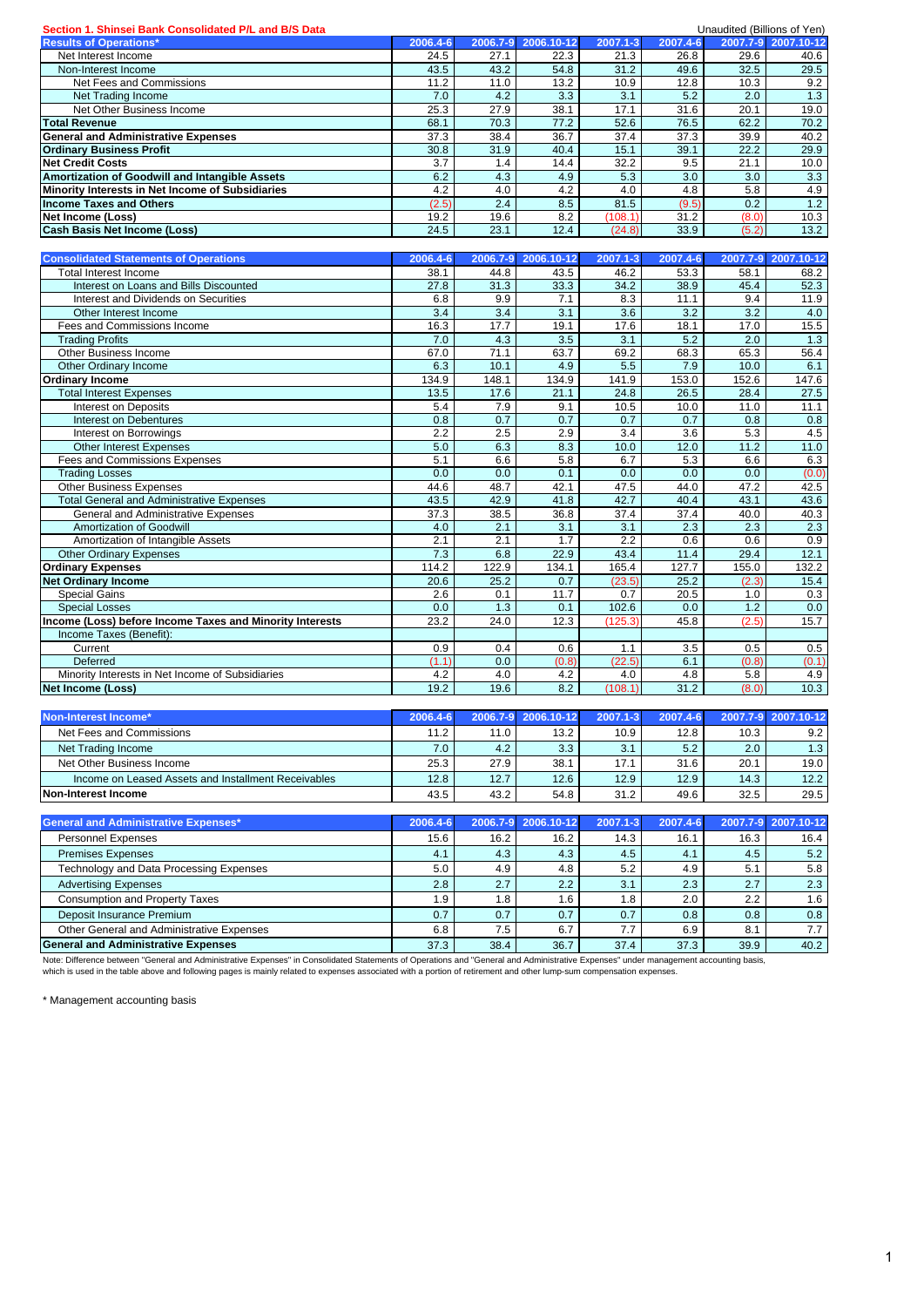|                                                                     |                |                   |                |                   |                |            | Unaudited (Billions of Yen) |                   |
|---------------------------------------------------------------------|----------------|-------------------|----------------|-------------------|----------------|------------|-----------------------------|-------------------|
|                                                                     |                | 2006.4-6          |                | 2006.7-9          |                | 2006.10-12 |                             | 2007.1-3          |
|                                                                     | Average        | <b>Yield/Rate</b> | Average        | <b>Yield/Rate</b> | Average        | Yield/Rate | Average                     | <b>Yield/Rate</b> |
| Interest-Earning Assets and Interest-Bearing Liabilities*           | <b>Balance</b> | (%)               | <b>Balance</b> | (%)               | <b>Balance</b> | (%)        | <b>Balance</b>              | (%)               |
| <b>Interest-Earning Assets:</b>                                     |                |                   |                |                   |                |            |                             |                   |
| Loans and Bills Discounted                                          | 4.146.0        | 2.69              | 4.463.7        | 2.79              | 4.814.1        | 2.75       | 5.029.9                     | 2.76              |
| Leased Assets and Installment Receivables                           | 843.4          | 6.10              | 832.5          | 6.08              | 839.0          | 5.96       | 810.1                       | 6.47              |
| <b>Securities</b>                                                   | .532.3         | 1.78              | 1,679.5        | 2.36              | 1,923.2        | 1.48       | 1.866.9                     | 1.81              |
| Other Interest-Earning Assets                                       | 655.2          | n.m               | 690.2          | n.m.              | 771.7          | n.m.       | 768.7                       | n.m.              |
| <b>Total Revenue on Interest-Earning Assets</b>                     | 7,177.1        | 2.85              | 7.666.0        | 2.98              | 8.348.2        | 2.67       | 8.475.8                     | 2.83              |
| <b>Interest-Bearing Liabilities:</b>                                |                |                   |                |                   |                |            |                             |                   |
| Deposits, Including Negotiable Certificates of Deposit              | 4,233.7        | 0.52              | 4.711.7        | 0.69              | 5,070.4        | 0.75       | 5,320.1                     | 0.85              |
| <b>Debentures</b>                                                   | 925.8          | 0.35              | 816.2          | 0.36              | 731.4          | 0.39       | 708.9                       | 0.42              |
| <b>Subordinated Debt</b>                                            | 349.3          | 2.08              | 372.5          | 1.90              | 411.3          | 2.42       | 464.9                       | 3.28              |
| Borrowed Money and Corporate Bonds                                  | 1.104.7        | 0.93              | 1.149.8        | 0.95              | 1.120.8        | 1.04       | 1.097.1                     | 1.34              |
| Other Interest-Bearing Liabilities                                  | 279.4          | n.m.              | 495.7          | n.m.              | 972.5          | n.m.       | 950.1                       | n.m.              |
| <b>Total Expense on Interest-Bearing Liabilities</b>                | 6,893.1        | 0.79              | 7.546.1        | 0.93              | 8,306.5        | 1.01       | 8,541.3                     | 1.18              |
| Non Interest-Bearing Sources of Funds:                              |                |                   |                |                   |                |            |                             |                   |
| Non Interest-Bearing (Assets) Liabilities, Net                      | (823.9)        |                   | (677.3)        |                   | (708.8)        |            | (764.8)                     |                   |
| Total Equity-Minority Interests in Subsidiaries                     | 1,107.9        |                   | 797.3          |                   | 750.4          |            | 699.2                       |                   |
| Total Interest-Bearing Liabilities and Non Interest-Bearing         |                |                   |                |                   |                |            |                             |                   |
| <b>Sources of Funds</b>                                             | 7,177.1        |                   | 7.666.0        |                   | 8,348.2        |            | 8,475.8                     |                   |
| Net Interest Margin                                                 |                | 2.06              |                | 2.05              |                | 1.66       |                             | 1.65              |
| Impact of Non Interest-Bearing Sources                              |                | 0.03              |                | 0.01              |                | 0.01       |                             | (0.01)            |
| Net Revenue/Yield on Interest-Earning Assets                        |                | 2.09              |                | 2.07              |                | 1.66       |                             | 1.64              |
| Reconciliation of Total Revenue on Interest-Earning Assets to Total |                |                   |                |                   |                |            |                             |                   |
| Interest Income:                                                    |                |                   |                |                   |                |            |                             |                   |
| <b>Total Revenue on Interest-Earning Assets</b>                     | 7,177.1        | 2.85              | 7,666.0        | 2.98              | 8,348.2        | 2.67       | 8,475.8                     | 2.83              |
| Less: Income on Leased Assets and Installment Receivables           | 843.4          | 6.10              | 832.5          | 6.08              | 839.0          | 5.96       | 810.1                       | 6.47              |
| <b>Total Interest Income</b>                                        | 6,333.6        | 2.41              | 6,833.5        | 2.60              | 7,509.1        | 2.30       | 7,665.6                     | 2.45              |
| <b>Total Interest Expenses</b>                                      |                |                   |                |                   |                |            |                             |                   |
| <b>Net Interest Income</b>                                          |                |                   |                |                   |                |            |                             | $\sim$            |
|                                                                     |                |                   |                |                   |                |            |                             |                   |

|                                                                     |                | 2007.4-6          | 2007.7-9       |                   |                | 2007.10-12        |
|---------------------------------------------------------------------|----------------|-------------------|----------------|-------------------|----------------|-------------------|
| Interest-Earning Assets and Interest-Bearing Liabilities*           | Average        | <b>Yield/Rate</b> | Average        | <b>Yield/Rate</b> | <b>Average</b> | <b>Yield/Rate</b> |
|                                                                     | <b>Balance</b> | (%)               | <b>Balance</b> | (%)               | <b>Balance</b> | $(\%)$            |
| <b>Interest-Earning Assets:</b>                                     |                |                   |                |                   |                |                   |
| Loans and Bills Discounted                                          | 5,213.6        | 3.00              | 5,257.1        | 3.44              | 5,772.7        | 3.61              |
| Leased Assets and Installment Receivables                           | 785.0          | 6.60              | 777.8          | 7.34              | 761.8          | 6.41              |
| <b>Securities</b>                                                   | 1,947.4        | 2.30              | 2,035.1        | 1.84              | 2,315.8        | 2.04              |
| Other Interest-Earning Assets                                       | 681.6          | n.m.              | 962.0          | n.m.              | 1.166.7        | n.m.              |
| <b>Total Revenue on Interest-Earning Assets</b>                     | 8,627.8        | 3.08              | 9,032.1        | 3.19              | 10,017.2       | 3.20              |
| <b>Interest-Bearing Liabilities:</b>                                |                |                   |                |                   |                |                   |
| Deposits, Including Negotiable Certificates of Deposit              | 5,528.4        | 0.79              | 5,570.9        | 0.86              | 5,987.2        | 0.84              |
| <b>Debentures</b>                                                   | 696.7          | 0.44              | 689.6          | 0.47              | 663.0          | 0.52              |
| <b>Subordinated Debt</b>                                            | 481.0          | 3.53              | 464.5          | 3.15              | 466.8          | 3.18              |
| Borrowed Money and Corporate Bonds                                  | 1,092.0        | 1.30              | 1,090.2        | 1.96              | 1,272.1        | 1.44              |
| Other Interest-Bearing Liabilities                                  | 911.8          | n.m               | 1,208.4        | n.m               | 1.285.1        | n.m.              |
| <b>Total Expense on Interest-Bearing Liabilities</b>                | 8,710.0        | 1.22              | 9,023.8        | 1.25              | 9,674.4        | 1.13              |
| Non Interest-Bearing Sources of Funds:                              |                |                   |                |                   |                |                   |
| Non Interest-Bearing (Assets) Liabilities, Net                      | (734.8)        |                   | (649.7)        |                   | (655.7)        |                   |
| Total Equity-Minority Interests in Subsidiaries                     | 652.6          |                   | 658.0          |                   | 312.9          |                   |
| Total Interest-Bearing Liabilities and Non Interest-Bearing Sources |                |                   | 9,032.1        |                   | 10,017.2       |                   |
| of Funds                                                            | 8,627.8        |                   |                |                   |                |                   |
| Net Interest Margin                                                 |                | 1.86              |                | 1.94              |                | 2.06              |
| Impact of Non Interest-Bearing Sources                              |                | (0.01)            |                | 0.00              |                | 0.04              |
| Net Revenue/Yield on Interest-Earning Assets                        |                | 1.85              |                | 1.94              |                | 2.10              |
| Reconciliation of Total Revenue on Interest-Earning Assets to Total |                |                   |                |                   |                |                   |
| Interest Income:                                                    |                |                   |                |                   |                |                   |
| <b>Total Revenue on Interest-Earning Assets</b>                     | 8,627.8        | 3.08              | 9,032.1        | 3.19              | 10,017.2       | 3.20              |
| Less: Income on Leased Assets and Installment Receivables           | 785.0          | 6.60              | 777.8          | 7.34              | 761.8          | 6.41              |
| <b>Total Interest Income</b>                                        | 7,842.7        | 2.73              | 8,254.3        | 2.80              | 9,255.3        | 2.93              |
| <b>Total Interest Expenses</b>                                      |                |                   |                |                   |                |                   |
| <b>Net Interest Income</b>                                          |                |                   |                |                   |                |                   |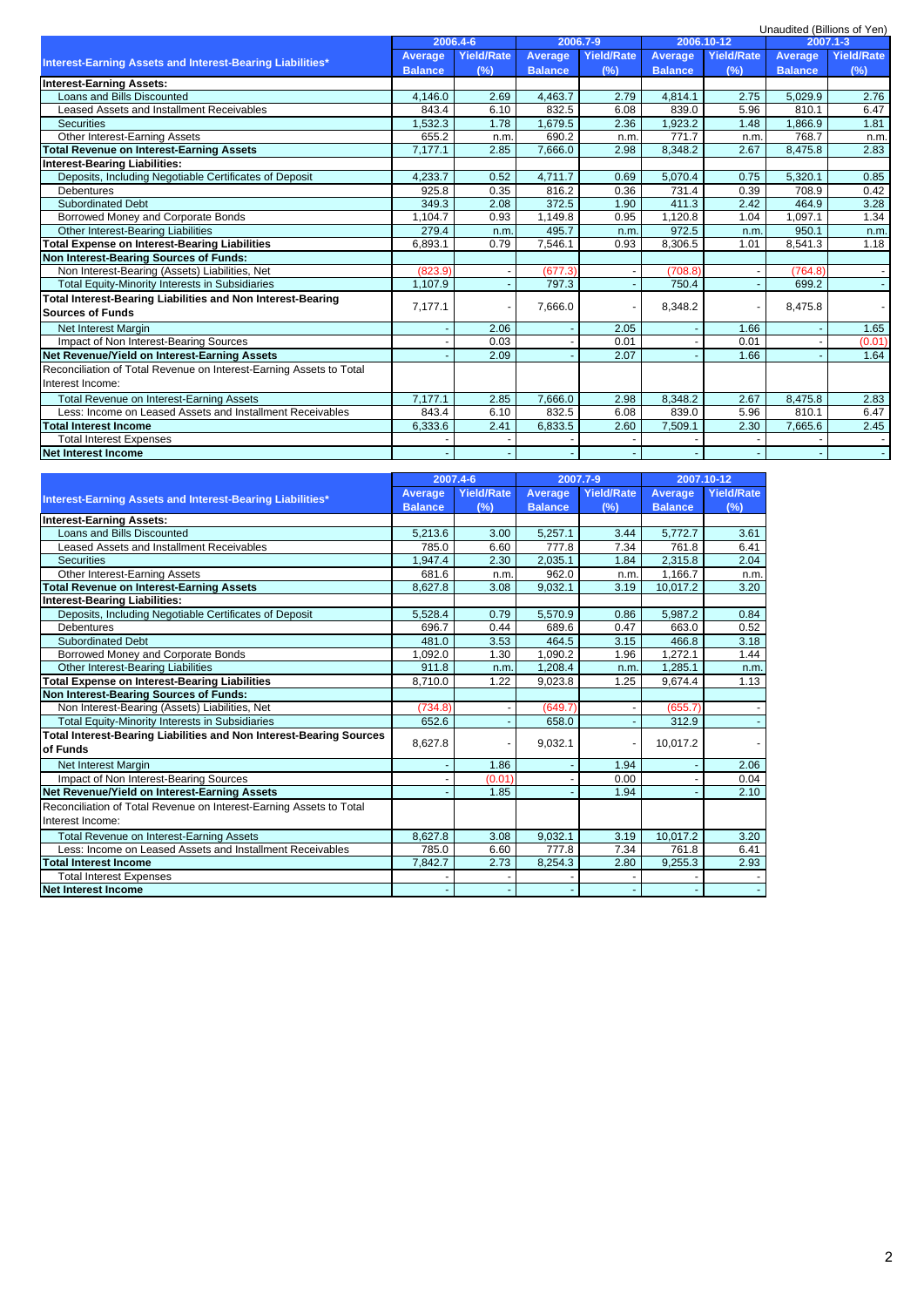|                                                                |         |          |          |          |          | Unaudited (Billions of Yen) |          |
|----------------------------------------------------------------|---------|----------|----------|----------|----------|-----------------------------|----------|
| <b>Consolidated Balance Sheets</b>                             | 2006.6  | 2006.9   | 2006.12  | 2007.3   | 2007.6   | 2007.9                      | 2007.12  |
| Assets:                                                        |         |          |          |          |          |                             |          |
| Cash and Due From Banks                                        | 250.0   | 312.4    | 417.2    | 448.5    | 412.2    | 394.1                       | 316.1    |
| Call Loans                                                     | 175.7   | 20.0     | 71.0     | 43.1     | 67.1     | 736.1                       | 544.7    |
| Receivables Under Resale Agreements                            |         |          |          |          |          |                             | 3.5      |
| <b>Collateral Related to Securities Borrowing Transactions</b> | 80.2    | 27.2     | 103.9    | 11.0     | 47.6     | 74.7                        | 93.3     |
| Other Monetary Claims Purchased                                | 287.4   | 296.9    | 383.1    | 366.5    | 469.7    | 445.1                       | 467.0    |
| <b>Trading Assets</b>                                          | 366.7   | 423.4    | 368.8    | 303.3    | 310.0    | 251.4                       | 232.3    |
| Monetary Assets Held in Trust                                  | 447.9   | 506.5    | 494.6    | 502.3    | 488.0    | 417.6                       | 400.4    |
| Securities                                                     | 1,540.9 | 1,771.7  | 1,880.0  | 1,854.6  | 1,869.7  | 2,368.5                     | 2,047.8  |
| Loans and Bills Discounted                                     | 4,241.7 | 4,781.4  | 4,977.0  | 5,146.3  | 5,278.5  | 5,456.5                     | 5,503.6  |
| Foreign Exchanges                                              | 9.6     | 13.9     | 10.7     | 15.0     | 30.5     | 26.7                        | 18.8     |
| <b>Other Assets</b>                                            | 848.1   | 844.1    | 884.0    | 870.3    | 914.0    | 1,018.4                     | 1,007.2  |
| <b>Installment Receivables</b>                                 | 480.0   | 483.9    | 482.9    | 440.8    | 449.2    | 438.5                       | 435.8    |
| Premises and Equipment                                         | 396.0   | 398.1    | 392.7    | 382.4    | 382.4    | 372.2                       | 367.0    |
| <b>Tangible Leased Assets</b>                                  | 307.2   | 309.2    | 304.2    | 294.4    | 294.2    | 284.4                       | 273.8    |
| <b>Intangible Assets</b>                                       | 354.7   | 351.0    | 344.0    | 244.1    | 240.4    | 238.8                       | 236.8    |
| Goodwill, Net                                                  | 221.4   | 219.4    | 216.2    | 158.0    | 156.4    | 154.1                       | 144.5    |
| Intangible Leased Assets                                       | 42.7    | 42.2     | 41.0     | 41.9     | 40.5     | 41.2                        | 40.5     |
| Deferred Issuance Expenses for Debentures                      | 0.1     | 0.1      | 0.1      | 0.1      | 0.1      | 0.1                         | 0.1      |
| <b>Deferred Tax Assets</b>                                     | 30.9    | 30.8     | 27.9     | 42.4     | 35.5     | 38.7                        | 37.7     |
| Customers' Liabilities for Acceptances and Guarantees          | 808.2   | 789.4    | 773.8    | 754.4    | 745.1    | 725.5                       | 713.0    |
| <b>Reserve for Credit Losses</b>                               | (142.1) | (133.8)  | (139.8)  | (147.2)  | (146.0)  | (141.7)                     | (141.6)  |
| <b>Total Assets</b>                                            | 9,696.6 | 10,433.6 | 10,989.6 | 10,837.6 | 11,145.3 | 12,423.4                    | 11,848.1 |
| <b>Liabilities and Equity</b>                                  |         |          |          |          |          |                             |          |
| Liabilities:                                                   |         |          |          |          |          |                             |          |
| <b>Deposits</b>                                                | 4,217.9 | 4,597.3  | 4,744.0  | 4,940.7  | 5,067.0  | 5,151.3                     | 5,262.5  |
| Negotiable Certificates of Deposit                             | 237.9   | 348.3    | 315.1    | 480.1    | 474.9    | 719.3                       | 935.7    |
| <b>Debentures</b>                                              | 847.0   | 758.8    | 712.5    | 703.2    | 693.7    | 686.5                       | 670.3    |
| Call Money                                                     | 129.2   | 449.9    | 808.1    | 692.7    | 698.0    | 1,377.4                     | 751.3    |
| <b>Collateral Related to Securities Lending Transactions</b>   | 76.0    | 41.4     | 180.8    | 8.3      |          | 285.1                       | 156.9    |
|                                                                | 165.0   | 168.7    | 241.0    | 171.3    | 77.5     |                             |          |
| <b>Commercial Paper</b>                                        |         |          |          |          |          |                             | 127.9    |
| <b>Trading Liabilities</b>                                     | 150.5   | 106.6    | 107.8    | 99.2     | 127.8    | 110.5                       |          |
| <b>Borrowed Money</b>                                          | 1,142.0 | 1,213.9  | 1,139.2  | 1,122.6  | 1,099.4  | 1,092.7                     | 1,111.9  |
| Foreign Exchanges                                              | 0.0     | 0.0      | 0.3      | 0.1      | 0.0      | 0.0                         | 0.0      |
| Short-Term Corporate Bonds                                     |         |          |          |          | 181.3    | 115.0                       | 126.3    |
| <b>Corporate Bonds</b>                                         | 298.9   | 300.6    | 400.0    | 400.4    | 444.0    | 432.7                       | 443.7    |
| <b>Other Liabilities</b>                                       | 493.1   | 619.7    | 504.7    | 498.3    | 548.5    | 766.1                       | 549.3    |
| <b>Accrued Employees' Bonuses</b>                              | 5.0     | 8.0      | 10.3     | 13.1     | 5.0      | 8.4                         | 11.3     |
| <b>Accrued Directors' Bonuses</b>                              | 0.0     | 0.1      | 0.2      | 0.3      | 0.2      | 0.2                         | 0.4      |
| Reserve for Employees' Retirement Benefits                     | 3.0     | 3.1      | 3.3      | 3.5      | 3.3      | 3.2                         | 3.1      |
| Reserve for Directors' Retirement Benefits                     |         |          |          |          |          | 0.0                         | 0.1      |
| Reserve for Losses on Interest Repayments                      |         | 2.4      | 10.8     | 10.3     | 9.7      | 9.4                         | 43.3     |
| Reserve Under Special Law                                      | 0.0     | 0.0      | 0.0      | 0.0      | 0.0      | 0.0                         | 0.0      |
| <b>Deferred Tax Liabilities</b>                                | 11.8    | 13.9     | 13.0     | 5.0      | 5.1      | 4.6                         | 4.1      |
| Acceptances and Guarantees                                     | 808.2   | 789.4    | 773.8    | 754.4    | 745.1    | 725.5                       | 713.0    |
| <b>Total Liabilities</b>                                       | 8,586.2 | 9,422.9  | 9,965.8  | 9.904.4  | 10,181.2 | 11.488.7                    | 10,912.0 |
| Equity:                                                        |         |          |          |          |          |                             |          |
| <b>Total Shareholders' Equity</b>                              | 860.0   | 747.7    | 752.5    | 642.7    | 671.2    | 663.3                       | 673.2    |
| <b>Capital Stock</b>                                           | 451.2   | 451.2    | 451.2    | 451.2    | 451.2    | 451.2                       | 451.2    |
| <b>Capital Surplus</b>                                         | 18.5    | 18.5     | 18.5     | 18.5     | 18.5     | 18.5                        | 18.5     |
| <b>Retained Earnings</b>                                       | 394.7   | 414.3    | 355.2    | 245.4    | 273.9    | 266.0                       | 275.9    |
| <b>Treasury Stock, at Cost</b>                                 | (4.5)   | (136.5)  | (72.5)   | (72.5)   | (72.5)   | (72.5)                      | (72.5)   |
| Total Net Unrealized Gain (Loss) and Translation Adjustments   | (11.4)  | (1.8)    | 1.8      | 0.2      | (10.3)   | (9.7)                       | (17.3)   |
| Unrealized Gain (Loss) on Available-For-Sale Securities        | (0.2)   | (0.5)    | 4.5      | 5.0      | 6.0      | (3.8)                       | (13.4)   |
| Deferred Gain (Loss) on Derivatives Under Hedge Accounting     | (14.5)  | (3.9)    | (6.6)    | (7.7)    | (20.3)   | (9.5)                       | (7.2)    |
| <b>Foreign Currency Translation Adjustments</b>                | 3.3     | 2.6      | 4.0      | 2.9      | 3.8      | 3.6                         | 3.3      |
| <b>Stock Acquisition Rights</b>                                | 0.0     | 0.2      | 0.4      | 0.5      | 0.6      | 0.8                         | 1.0      |
| Minority Interests in Subsidiaries                             | 261.7   | 264.6    | 268.9    | 289.6    | 302.4    | 280.1                       | 279.1    |
| <b>Total Equity</b>                                            | 1,110.4 | 1,010.7  | 1,023.8  | 933.2    | 964.0    | 934.6                       | 936.0    |
| <b>Total Liabilities and Equity</b>                            | 9,696.6 | 10,433.6 | 10,989.6 | 10,837.6 | 11,145.3 | 12,423.4                    | 11,848.1 |
|                                                                |         |          |          |          |          |                             |          |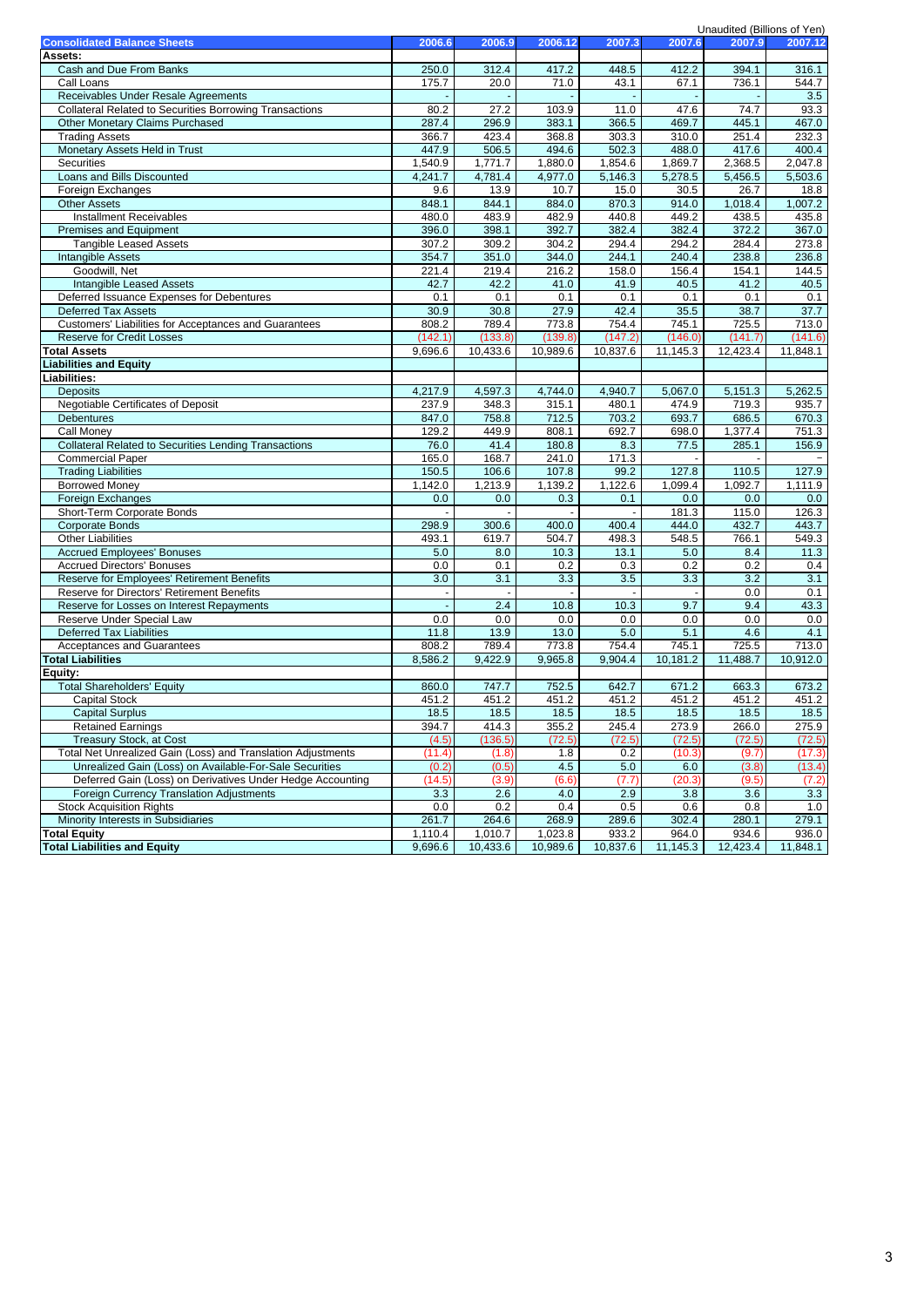|                                                                    |         |         |         |         |         | Unaudited (Billions of Yen) |         |
|--------------------------------------------------------------------|---------|---------|---------|---------|---------|-----------------------------|---------|
| <b>Securities</b>                                                  | 2006.6  | 2006.9  | 2006.12 | 2007.3  | 2007.6  | 2007.9                      | 2007.12 |
| <b>Trading Securities</b>                                          |         | 200.1   |         | 116.5   |         | 116.1                       |         |
| Securities Being Held to Maturity                                  |         | 346.9   |         | 407.0   |         | 438.8                       |         |
| Japanese National Government Bonds                                 |         | 314.4   |         | 364.5   |         | 324.4                       |         |
| Japanese Corporate Bonds                                           |         | 32.4    |         | 42.4    |         | 101.6                       |         |
| Other                                                              |         |         |         |         |         | 12.7                        |         |
| Securities Available-For-Sale                                      |         | 1,159.0 |         | 1.276.6 |         | 1,762.9                     |         |
| Marketable Securities, at Fair Value                               |         | 945.7   |         | 1,016.3 |         | 1,433.0                     |         |
| <b>Equity Securities</b>                                           |         | 13.4    |         | 22.4    |         | 23.5                        |         |
| Japanese National Government Bonds                                 |         | 392.9   |         | 385.8   |         | 559.5                       |         |
| Japanese Local Government Bonds                                    |         | 71.7    |         | 53.2    |         | 114.9                       |         |
| Japanese Corporate Bonds                                           |         | 186.1   |         | 135.1   |         | 206.1                       |         |
| Other, Mainly Foreign Debt Securities                              |         | 281.4   |         | 419.6   |         | 528.8                       |         |
| <b>Foreign Securities</b>                                          |         | 279.6   |         | 416.0   |         | 527.1                       |         |
| Foreign Currency Denominated Foreign Corporate and                 |         | 205.2   |         | 317.4   |         | 399.9                       |         |
| <b>Government Bonds</b>                                            |         |         |         |         |         |                             |         |
| Yen-Denominated Foreign Corporate and Government                   |         | 65.7    |         | 80.9    |         | 109.9                       |         |
| <b>Bonds</b>                                                       |         |         |         |         |         |                             |         |
| <b>Foreign Stock</b>                                               |         | 5.3     |         | 9.5     |         | 10.3                        |         |
| <b>Other Securities</b>                                            |         | 1.8     |         | 3.6     |         | 1.7                         |         |
| Book Value of Securities Whose Fair Value is Not Readily           |         | 213.2   |         | 260.3   |         | 329.8                       |         |
| Determinable                                                       |         |         |         |         |         |                             |         |
| <b>Equity Securities</b>                                           |         | 6.7     |         | 7.9     |         | 15.2                        |         |
| Japanese Local Government Bonds                                    |         | 0.0     |         | 0.0     |         | 0.0                         |         |
| Japanese Corporate Bonds                                           |         | 131.4   |         | 156.9   |         | 193.6                       |         |
| <b>Foreign Securities</b>                                          |         | 61.7    |         | 72.5    |         | 84.7                        |         |
| Other                                                              |         | 13.3    |         | 22.8    |         | 36.1                        |         |
| Investments in Unconsolidated Subsidiaries, at Cost and Affiliates |         |         |         | 54.4    |         | 50.6                        |         |
| Using the Equity Method                                            |         | 65.7    |         |         |         |                             |         |
| <b>Securities</b>                                                  | 1.540.9 | 1.771.7 | 1.880.0 | 1.854.6 | 1.869.7 | 2,368.5                     | 2,047.8 |

| <b>Loans by Borrower Industry</b>                           | 2006.6  | 2006.9  | 2006.12 | 2007.3  | 2007.6                   | 2007.9  | 2007.12 |
|-------------------------------------------------------------|---------|---------|---------|---------|--------------------------|---------|---------|
| Domestic Offices (excluding Japan offshore market account): |         |         |         |         |                          |         |         |
| Manufacturing                                               |         | 212.5   |         | 189.4   |                          | 280.8   |         |
| Agriculture                                                 |         | 0.0     |         | 0.0     |                          | 0.0     |         |
| Forestry                                                    |         |         |         | 0.0     |                          | 0.0     |         |
| <b>Fishers</b>                                              |         | 0.9     |         | 0.9     |                          | 0.8     |         |
| Mining                                                      |         | 6.7     |         | 6.6     |                          | 5.6     |         |
| Construction                                                |         | 20.9    |         | 19.9    |                          | 16.1    |         |
| Electric Power, Gas, Heat Supply and Water Supply           |         | 99.6    |         | 80.1    |                          | 77.8    |         |
| Information and Communications                              |         | 28.6    |         | 27.5    |                          | 56.7    |         |
| Transportation                                              |         | 469.6   |         | 391.9   |                          | 381.3   |         |
| Wholesale and Retail                                        |         | 111.7   |         | 117.5   | $\overline{\phantom{a}}$ | 108.5   |         |
| Finance and Insurance                                       |         | 957.4   |         | 1,091.6 |                          | 1,051.0 |         |
| <b>Real Estate</b>                                          |         | .278.5  |         | ,390.4  |                          | 1,453.3 |         |
| <b>Services</b>                                             |         | 259.4   |         | 369.9   |                          | 364.0   |         |
| Local Government                                            |         | 124.2   |         | 63.8    |                          | 60.8    |         |
| <b>Others</b>                                               |         | 1.111.1 |         | 1,302.1 |                          | A69.0   |         |
| Loans to Individual Customers in Retail Banking and APLUS   |         | 778.5   |         | 844.5   |                          | 972.4   |         |
| Total Domestic (A)                                          |         | 4,681.7 |         | 5,052.2 |                          | 5,326.3 |         |
| Overseas Offices (including Japan offshore market account): |         |         |         |         |                          |         |         |
| <b>Governments</b>                                          |         |         |         | 0.9     |                          | 0.8     |         |
| <b>Financial Institutions</b>                               |         |         |         |         |                          |         |         |
| <b>Others</b>                                               |         | 99.6    |         | 93.1    |                          | 129.3   |         |
| Total Overseas (B)                                          |         | 99.6    |         | 94.0    |                          | 130.1   |         |
| Total $(A)+(B)$                                             | 4,241.7 | 4,781.4 | 4,977.0 | 5,146.3 | 5,278.5                  | 5,456.5 | 5,503.6 |

| <b>Intangible Assets</b>                    | 2006.6                   | 2006.9 | 2006.12 | 2007.3                   | 2007.6 | 2007.9                   | 2007.12 |
|---------------------------------------------|--------------------------|--------|---------|--------------------------|--------|--------------------------|---------|
| Goodwill, Net                               | 221.4                    | 219.4  | 216.2   | 158.0                    | 156.4  | 154.1                    | 144.5   |
| <b>APLUS</b>                                |                          | 177.5  |         | 117.2                    |        | 113.7                    | 111.8   |
| Showa Leasing                               |                          | 42.7   |         | 41.5                     |        | 40.3                     | 39.8    |
| Shinki                                      |                          |        |         | $\overline{\phantom{a}}$ |        |                          | (7.1)   |
| <b>Others</b>                               |                          | (0.8)  |         | (0.7)                    |        | (0.0)                    | (0.0)   |
| Intangible Assets Related with Acquisitions | 66.0                     | 63.8   | 62.0    | 19.8                     | 19.1   | 18.4                     | 24.6    |
| <b>APLUS</b>                                |                          | 55.7   |         | 12.2                     |        | 11.3                     | 10.9    |
| Showa Leasing                               |                          | 8.1    |         | 7.6                      |        | 7.0                      | 6.8     |
| Shinki                                      |                          |        |         |                          |        |                          | 6.7     |
| Other                                       | 67.2                     | 67.7   | 65.7    | 66.2                     | 64.7   | 66.2                     | 67.7    |
| <b>Intangible Assets</b>                    | 354.7                    | 351.0  | 344.0   | 244.1                    | 240.4  | 238.8                    | 236.8   |
|                                             |                          |        |         |                          |        |                          |         |
| <b>Tax Loss Carryforwards</b>               | 2006.6                   | 2006.9 | 2006.12 | 2007.3                   | 2007.6 | 2007.9                   | 2007.12 |
| Shinsei Bank                                |                          |        |         | 150.0                    |        |                          |         |
| <b>APLUS</b>                                |                          |        |         | 195.6                    |        |                          |         |
| Showa Leasing                               | $\overline{\phantom{a}}$ |        |         | 41.0                     | ٠      | $\overline{\phantom{0}}$ |         |

| <b>Dividends Per Share (JPY)</b> | 2006.6 |      | 2006.12 | 2007.3 | 2007. | 2007           | 2007.12 |
|----------------------------------|--------|------|---------|--------|-------|----------------|---------|
| Common share                     |        | . 66 |         | .00    |       |                |         |
| Preferred Shares (Class A)       |        | 6.50 |         | 6.50   |       | 6.50           |         |
| Preferred Shares (Class B)       |        | 2.42 |         | 2.42   |       | no outstanding |         |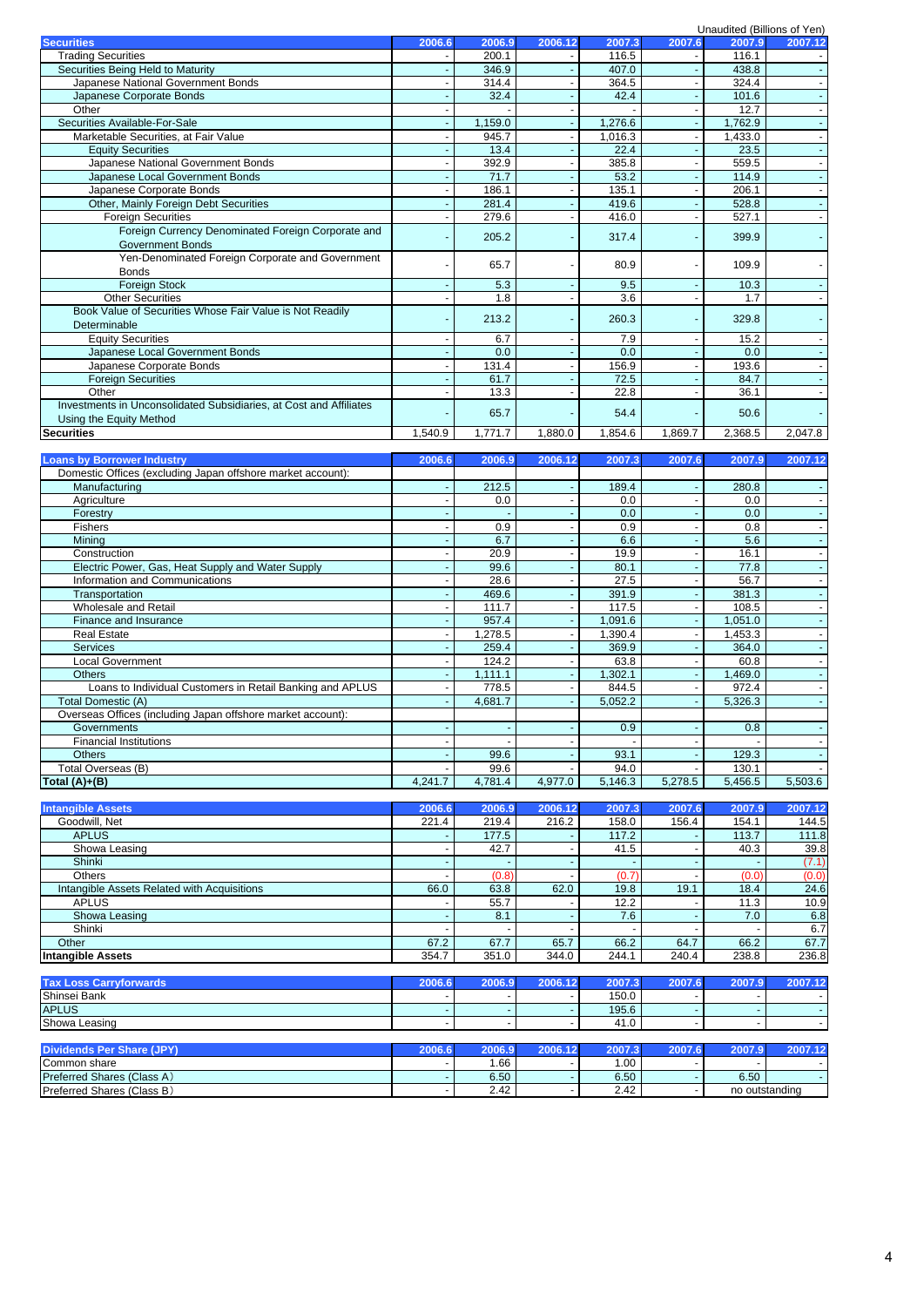|                                            |         |         |         |         |         | Unaudited (Billions of Yen) |         |
|--------------------------------------------|---------|---------|---------|---------|---------|-----------------------------|---------|
| <b>Risk Monitored Loans (Consolidated)</b> | 2006.6  | 2006.9  | 2006.12 | 2007.3  | 2007.6  | 2007.9                      | 2007.12 |
| Loans to Bankrupt Obligors                 |         | 2.0     |         | 1.7     |         | 0.8                         |         |
| Non-Accrual Deliquent Loans                |         | 19.4    |         | 21.8    |         | 41.6                        |         |
| Loans Past Due Three Months or More        |         | 4.1     |         | 4.7     | ۰       | 9.9                         |         |
| <b>Restructured Loans</b>                  |         | 38.2    |         | 36.4    | ٠       | 25.5                        |         |
| Total (A)                                  |         | 63.8    |         | 64.8    |         | 77.9                        |         |
| Loans and Bills Discounted (B)             | 4,241.7 | 4,781.4 | 4,977.0 | 5,146.3 | 5,278.5 | 5,456.5                     | 5,503.6 |
| $(A)/(B)$ X 100 $(\%)$                     |         | 1.34%   |         | .26%    |         | 1.43%                       |         |
| Reserve for Credit Losses (C)              | 142.1   | 133.8   | 139.8   | 147.2   | 146.0   | 141.7                       | 141.6   |
| Reserve Ratios (C)/(A) X 100 (%)           |         | 208.6%  |         | 227.2%  |         | 181.7%                      |         |
|                                            |         |         |         |         |         |                             |         |
| <b>Overall Funding Composition*</b>        | 2006.6  | 2006.9  | 2006.12 | 2007.3  | 2007.6  | 2007.9                      | 2007.12 |
| <b>Total Customer Based Funding</b>        | 5.303.0 | 5,704.6 | 5,771.8 | 6,124.2 | 6,235.7 | 6,557.2                     | 6,868.7 |
| <b>Institutional Deposits</b>              | 1.224.7 | 1,558.3 | .529.2  | 1.847.1 | 1.982.7 | 2,306.6                     | 2.371.7 |
| <b>Institutional Debentures</b>            | 425.8   | 353.0   | 316.9   | 321.3   | 321.0   | 324.3                       | 315.9   |
| <b>Retail Deposits</b>                     | 3,231.2 | 3,387.3 | 3,529.9 | 3,573.8 | 3,559.2 | 3,563.9                     | 3,826.6 |
| <b>Structured Deposits</b>                 | .287.4  | 1,383.3 | ,420.3  | 1,457.9 | ,499.1  | 1,558.5                     | .556.2  |
| <b>Retail Debentures</b>                   | 421.2   | 405.8   | 395.6   | 381.9   | 372.7   | 362.2                       | 354.4   |
| <b>Commercial Paper</b>                    | 165.0   | 168.7   | 241.0   | 171.3   |         |                             |         |
| <b>Borrowed Money</b>                      | 1,142.0 | 1,213.9 | 1,139.2 | 1,122.6 | 1,099.4 | 1,092.7                     | 1,111.9 |
| Corporate Bonds                            | 298.9   | 300.6   | 400.0   | 400.4   | 625.3   | 547.7                       | 570.0   |
| Total                                      | 6.908.9 | 7.387.8 | 7,552.0 | 7.818.5 | 7.960.4 | 8,197.6                     | 8,551.0 |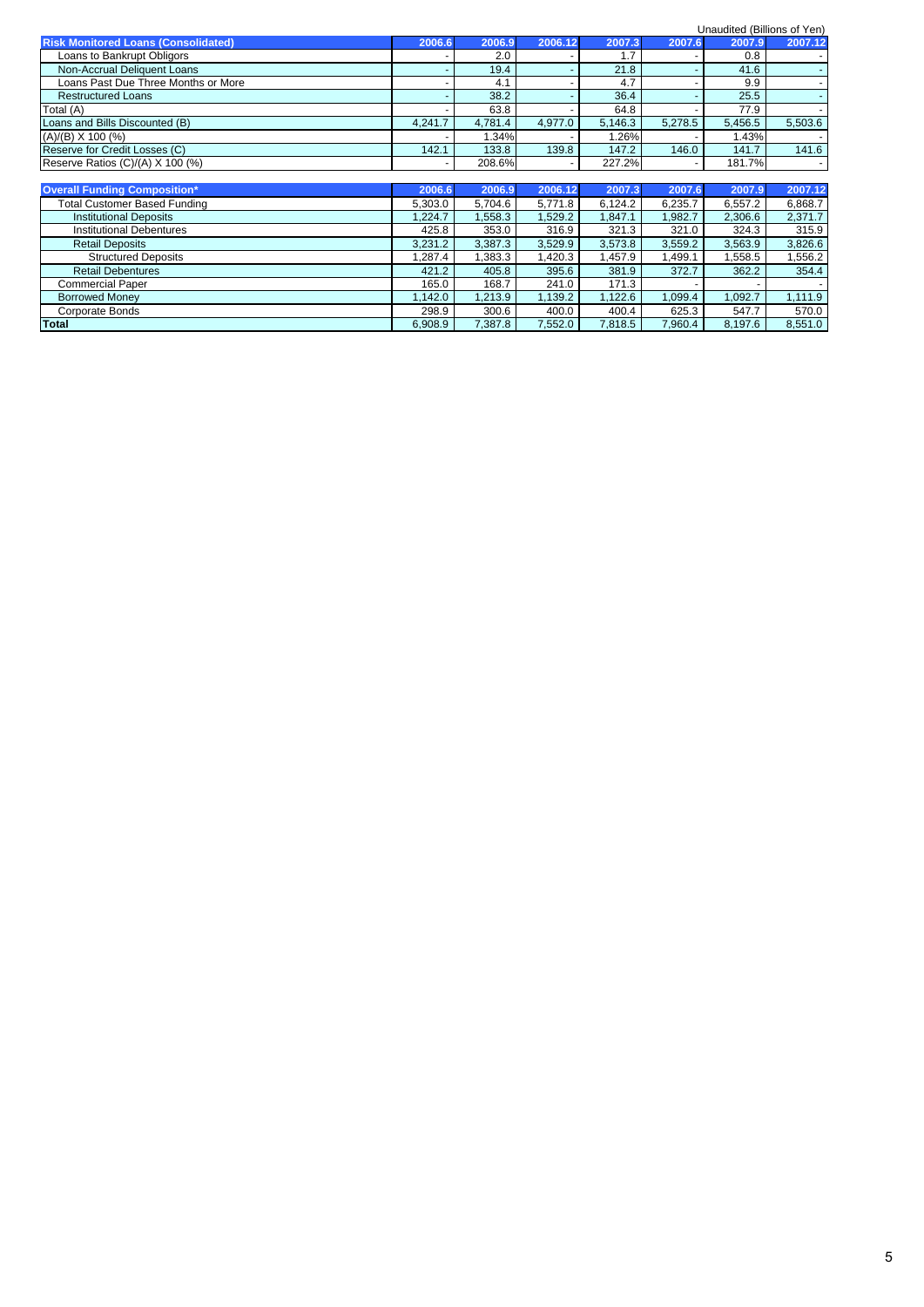#### **Section 2. Shinsei Bank Consolidated Business Line Data Data Exercise 2. All and Section 2. Shinsei Bank Consolidated Business Line Data Unaudited (Billions of Yen)**

| <b>Section 2.1 Overall</b>                                                                                                                                                     |             |               |              |               |              |               |                                                                                                                                                                 |
|--------------------------------------------------------------------------------------------------------------------------------------------------------------------------------|-------------|---------------|--------------|---------------|--------------|---------------|-----------------------------------------------------------------------------------------------------------------------------------------------------------------|
| Overall*                                                                                                                                                                       | 2006.4-6    | 2006.7-9      | 2006.10-12   | 2007.1-3      | 2007.4-6     |               | 2007.7-9 2007.10-12                                                                                                                                             |
| <b>Total Revenue</b>                                                                                                                                                           | 68.1        | 70.3          | 77.2         | 52.6          | 76.5         | 62.2          | 70.2                                                                                                                                                            |
| <b>General and Administrative Expenses</b>                                                                                                                                     | 37.3        | 38.4          | 36.7         | 37.4          | 37.3         | 39.9          | 40.2                                                                                                                                                            |
| <b>Ordinary Business Profit (Loss)</b>                                                                                                                                         | 30.8<br>3.7 | 31.9          | 40.4         | 15.1<br>32.2  | 39.1<br>9.5  | 22.2          | 29.9                                                                                                                                                            |
| <b>Net Credit Costs (Recoveries)</b><br>Ordinary Business Profit (Loss) After Net Credit Costs (Recoveries)                                                                    | 27.0        | 1.4<br>30.5   | 14.4<br>26.0 | (17.1)        | 29.6         | 21.1<br>1.0   | 10.0<br>19.8                                                                                                                                                    |
| Amortization of Goodwill and Intangible Assets                                                                                                                                 | 6.2         | 4.3           | 4.9          | 5.3           | 3.0          | 3.0           | 3.3                                                                                                                                                             |
| Minority Interests in Net Income of Subsidiaries                                                                                                                               | 4.2         | 4.0           | 4.2          | 4.0           | 4.8          | 5.8           | 4.9                                                                                                                                                             |
| <b>Income Taxes and Others</b>                                                                                                                                                 | (2.5)       | 2.4           | 8.5          | 81.5          | (9.5)        | 0.2           | 1.2                                                                                                                                                             |
| Net Income (Loss)                                                                                                                                                              | 19.2        | 19.6          | 8.2          | (108.1)       | 31.2         | (8.0)         | 10.3                                                                                                                                                            |
| <b>Cash Basis Net Income (Loss)</b>                                                                                                                                            | 24.5        | 23.1          | 12.4         | (24.8)        | 33.9         | (5.2)         | 13.2                                                                                                                                                            |
|                                                                                                                                                                                |             |               |              |               |              |               |                                                                                                                                                                 |
| <b>Institutional Banking*</b>                                                                                                                                                  | 2006.4-6    | 2006.7-9      | 2006.10-12   | 2007.1-3      | 2007.4-6     | 2007.7-9      | 2007.10-12                                                                                                                                                      |
| <b>Total Revenue</b>                                                                                                                                                           | 24.5        | 30.7          | 38.9         | 23.0          | 33.6         | 25.0          | 22.4                                                                                                                                                            |
| <b>General and Administrative Expenses</b>                                                                                                                                     | 10.7        | 11.2          | 11.1         | 10.3          | 12.5         | 13.3          | 12.5                                                                                                                                                            |
| <b>Ordinary Business Profit (Loss)</b>                                                                                                                                         | 13.7        | 19.5          | 27.8         | 12.6          | 21.1         | 11.6          | 9.9                                                                                                                                                             |
| <b>Net Credit Costs (Recoveries)</b>                                                                                                                                           | (5.1)       | (12.0)        | 2.9          | 10.2          | (3.0)        | 7.1           | (1.4)                                                                                                                                                           |
| Ordinary Business Profit (Loss) After Net Credit Costs (Recoveries)                                                                                                            | 18.9        | 31.5          | 24.8         | 2.4           | 24.1         | 4.5           | 11.3                                                                                                                                                            |
|                                                                                                                                                                                |             |               |              |               |              |               |                                                                                                                                                                 |
| <b>Consumer and Commercial Finance*</b>                                                                                                                                        | 2006.4-6    | 2006.7-9      | 2006.10-12   | 2007.1-3      | 2007.4-6     | 2007.7-9      | 2007.10-12                                                                                                                                                      |
| <b>Total Revenue</b>                                                                                                                                                           | 31.8        | 28.8          | 30.9         | 20.6          | 31.3         | 25.0          | 36.9                                                                                                                                                            |
| <b>General and Administrative Expenses</b>                                                                                                                                     | 17.0        | 17.9          | 16.2         | 16.9          | 15.3         | 15.6          | 17.3                                                                                                                                                            |
| <b>Ordinary Business Profit (Loss)</b>                                                                                                                                         | 14.7        | 10.9          | 14.6         | 3.6           | 16.0         | 9.3           | 19.6                                                                                                                                                            |
| <b>Net Credit Costs (Recoveries)</b>                                                                                                                                           | 8.8         | 11.3          | 11.3         | 22.3          | 12.5         | 12.3          | 11.3                                                                                                                                                            |
| Ordinary Business Profit (Loss) After Net Credit Costs (Recoveries)                                                                                                            | 5.9         | (0.4)         | 3.3          | (18.6)        | 3.4          | (2.9)         | 8.2                                                                                                                                                             |
|                                                                                                                                                                                |             |               |              |               |              |               |                                                                                                                                                                 |
| <b>Retail Banking'</b>                                                                                                                                                         | 2006.4-6    | 2006.7-9      | 2006.10-12   | 2007.1-3      | 2007.4-6     | 2007.7-9      | 2007.10-12                                                                                                                                                      |
| <b>Total Revenue</b>                                                                                                                                                           | 10.5        | 9.0           | 7.7          | 8.8           | 9.1          | 8.9           | 7.7                                                                                                                                                             |
| <b>General and Administrative Expenses</b>                                                                                                                                     | 9.9         | 9.5           | 9.0          | 9.2           | 9.6          | 10.6          | 10.0                                                                                                                                                            |
| <b>Ordinary Business Profit (Loss)</b><br><b>Net Credit Costs (Recoveries)</b>                                                                                                 | 0.5<br>0.0  | (0.4)<br>0.0  | (1.2)<br>0.0 | (0.3)<br>0.0  | (0.5)<br>0.0 | (1.6)<br>0.0  | (2.2)<br>0.0                                                                                                                                                    |
| Ordinary Business Profit (Loss) After Net Credit Costs (Recoveries)                                                                                                            | 0.5         | (0.4)         | (1.2)        | (0.4)         | (0.5)        | (1.7)         | (2.3)                                                                                                                                                           |
|                                                                                                                                                                                |             |               |              |               |              |               |                                                                                                                                                                 |
| ALM/Corporate/Other*                                                                                                                                                           | 2006.4-6    | 2006.7-9      | 2006.10-12   | 2007.1-3      | 2007.4-6     | 2007.7-9      | 2007.10-12                                                                                                                                                      |
| <b>Total Revenue</b>                                                                                                                                                           | 1.2         | 1.6           | (0.4)        | 0.1           | 2.3          | 3.1           | 2.9                                                                                                                                                             |
| <b>General and Administrative Expenses</b>                                                                                                                                     | (0.4)       | (0.3)         | 0.3          | 1.0           | (0.1)        | 0.2           | 0.2                                                                                                                                                             |
| <b>Ordinary Business Profit (Loss)</b>                                                                                                                                         | 1.7         | 1.9           | (0.7)        | (0.8)         | 2.4          | 2.8           | 2.6                                                                                                                                                             |
| <b>Net Credit Costs (Recoveries)</b>                                                                                                                                           | 0.0         | 2.0           | 0.1          | (0.3)         | (0.1)        | 1.6           | 0.1                                                                                                                                                             |
| Ordinary Business Profit (Loss) After Net Credit Costs (Recoveries)                                                                                                            | 1.6         | (0.1)         | (0.8)        | (0.5)         | 2.5          | 1.2           | 2.5                                                                                                                                                             |
|                                                                                                                                                                                |             |               |              |               |              |               |                                                                                                                                                                 |
|                                                                                                                                                                                |             |               |              |               |              |               |                                                                                                                                                                 |
|                                                                                                                                                                                |             |               |              |               |              |               |                                                                                                                                                                 |
|                                                                                                                                                                                | 2006.4-6    | 2006.7-9      | 2006.10-12   | 2007.1-3      | 2007.4-6     | 2007.7-9      |                                                                                                                                                                 |
| Net Interest Income                                                                                                                                                            | 8.3         | 8.2           | 5.2          | 7.5           | 9.8          | 10.0          | 2007.10-12<br>9.8                                                                                                                                               |
| <b>Section 2.2 Business Line Total Revenue</b><br>Non-Interest Income                                                                                                          | 16.1        | 22.4          | 33.7         | 15.5          | 23.8         | 14.9          | 12.6                                                                                                                                                            |
|                                                                                                                                                                                | 24.5        | 30.7          | 38.9         | 23.0          | 33.6         | 25.0          | 22.4                                                                                                                                                            |
| Foreign Exchange, Derivatives, Equity-Related                                                                                                                                  | 4.4         | 2.5           | 3.3          | 2.5           | 5.1          | 3.2           | 2.6                                                                                                                                                             |
| Non-Recourse Real Estate Finance                                                                                                                                               | 3.9         | 4.7           | 4.6          | 4.5           | 4.8          | 4.6           | 4.7                                                                                                                                                             |
| <b>Basic Banking</b>                                                                                                                                                           | 4.2         | 5.0           | 4.7          | 4.4           | 4.1          | 3.9           | 3.7                                                                                                                                                             |
| Credit Trading                                                                                                                                                                 | 4.1         | 6.1           | 3.7          | 3.0           | 4.7          | 7.9           | 5.3                                                                                                                                                             |
| Securitization                                                                                                                                                                 | 2.4         | 1.3           | 6.5          | 0.9           | 1.5          | (1.4)         | 0.8                                                                                                                                                             |
| <b>Principal Investments</b>                                                                                                                                                   | 3.4         | 5.0           | 2.5          | 3.0           | 7.3          | 4.8           |                                                                                                                                                                 |
| <b>Other Capital Markets</b>                                                                                                                                                   | 0.2         | 4.1           | (1.1)        | 3.0           | 1.3          | (0.2)         |                                                                                                                                                                 |
| Others                                                                                                                                                                         | 1.5         | 1.6           | 14.4         | 1.5           | 4.4          | 1.9           |                                                                                                                                                                 |
|                                                                                                                                                                                | 24.5        | 30.7          | 38.9         | 23.0          | 33.6         | 25.0          | 1.7                                                                                                                                                             |
|                                                                                                                                                                                |             |               |              |               |              |               |                                                                                                                                                                 |
|                                                                                                                                                                                | 2006.4-6    | 2006.7-9      | 2006.10-12   | 2007.1-3      | 2007.4-6     | 2007.7-9      |                                                                                                                                                                 |
| <b>Consumer and Commercial Finance Total Revenue*</b><br>Net Interest Income                                                                                                   | 10.9        | 12.2          | 10.6         | 9.1           | 11.0         | 9.1           |                                                                                                                                                                 |
| <b>APLUS</b>                                                                                                                                                                   | 9.9         | 11.4          | 9.7          | 8.2           | 10.7         | 10.5          |                                                                                                                                                                 |
| Showa Leasing                                                                                                                                                                  | (0.8)       | (1.0)         | (0.7)        | (0.8)         | (0.6)        | (2.4)         |                                                                                                                                                                 |
| <b>Other Subsidiaries</b>                                                                                                                                                      | 1.8         | 1.9           | 1.6          | 1.7           | 0.9          | 1.0           |                                                                                                                                                                 |
| Non-Interest Income                                                                                                                                                            | 20.8        | 16.6          | 20.2         | 11.4          | 20.3         | 15.9          |                                                                                                                                                                 |
| <b>APLUS</b>                                                                                                                                                                   | 13.6        | 13.1          | 13.5         | 13.4          | 11.8         | 13.8          |                                                                                                                                                                 |
| Showa Leasing                                                                                                                                                                  | 6.6         | 8.7           | 6.7          | 6.5           | 7.9          | 9.2           |                                                                                                                                                                 |
| <b>Other Subsidiaries</b>                                                                                                                                                      | 0.5         | (5.2)         | 0.0          | (8.5)         | 0.5          | (7.0)         |                                                                                                                                                                 |
|                                                                                                                                                                                | 31.8        | 28.8          | 30.9         | 20.6          | 31.3         | 25.0          | 36.9                                                                                                                                                            |
| <b>APLUS</b>                                                                                                                                                                   | 23.6        | 24.5          | 23.2         | 21.7          | 22.5         | 24.3          |                                                                                                                                                                 |
| Showa Leasing                                                                                                                                                                  | 5.7         | 7.7           | 5.9          | 5.6           | 7.2          | 6.7           |                                                                                                                                                                 |
| <b>Other Subsidiaries</b>                                                                                                                                                      | 2.4<br>31.8 | (3.3)<br>28.8 | 1.6<br>30.9  | (6.8)<br>20.6 | 1.5<br>31.3  | (6.0)<br>25.0 |                                                                                                                                                                 |
|                                                                                                                                                                                |             |               |              |               |              |               |                                                                                                                                                                 |
| <b>Consumer and Commercial Finance Total Revenue</b><br><b>Consumer and Commercial Finance Total Revenue</b>                                                                   | 2006.4-6    | 2006.7-9      | 2006.10-12   | 2007.1-3      | 2007.4-6     | 2007.7-9      |                                                                                                                                                                 |
| <b>Retail Banking Total Revenue*</b><br>Net Interest Income                                                                                                                    | 4.3         | 4.4           | 4.2          | 4.5           | 4.7          | 5.0           |                                                                                                                                                                 |
| Non-Interest Income                                                                                                                                                            | 6.1         | 4.6           | 3.4          | 4.2           | 4.3          | 3.9           |                                                                                                                                                                 |
| <b>Institutional Banking Total Revenue*</b><br><b>Institutional Banking Total Revenue</b><br><b>Institutional Banking Total Revenue</b><br><b>Retail Banking Total Revenue</b> | 10.5        | 9.0           | 7.7          | 8.8           | 9.1          | 8.9           | 1.6<br>1.6<br>22.4<br>2007.10-12<br>17.5<br>10.5<br>(1.4)<br>8.4<br>19.3<br>11.3<br>7.9<br>0.0<br>21.9<br>6.5<br>8.5<br>36.9<br>2007.10-12<br>5.5<br>2.2<br>7.7 |
| Deposits and Debentures Net Interest Income                                                                                                                                    | 3.3         | 3.5           | 3.7          | 3.9           | 4.0          | 4.1           |                                                                                                                                                                 |
| Deposit-Related Non-Interest Income                                                                                                                                            | 3.7         | 3.2           | 1.3          | 1.3           | 0.7          | 1.3           |                                                                                                                                                                 |
| <b>Asset Management</b>                                                                                                                                                        | 2.1         | 1.6           | 2.3          | 3.1           | 3.0          | 2.6           | 2.1                                                                                                                                                             |
| Loans                                                                                                                                                                          | $1.2$       | 0.6           | 0.3          | 0.4           | 1.3          | 0.6           | 4.5<br>0.1<br>0.8                                                                                                                                               |
| (Ref) Revenue from Structured Deposits                                                                                                                                         | 4.1         | 3.8           | 1.7          | 1.6           | 1.4          | 2.1           | 0.8                                                                                                                                                             |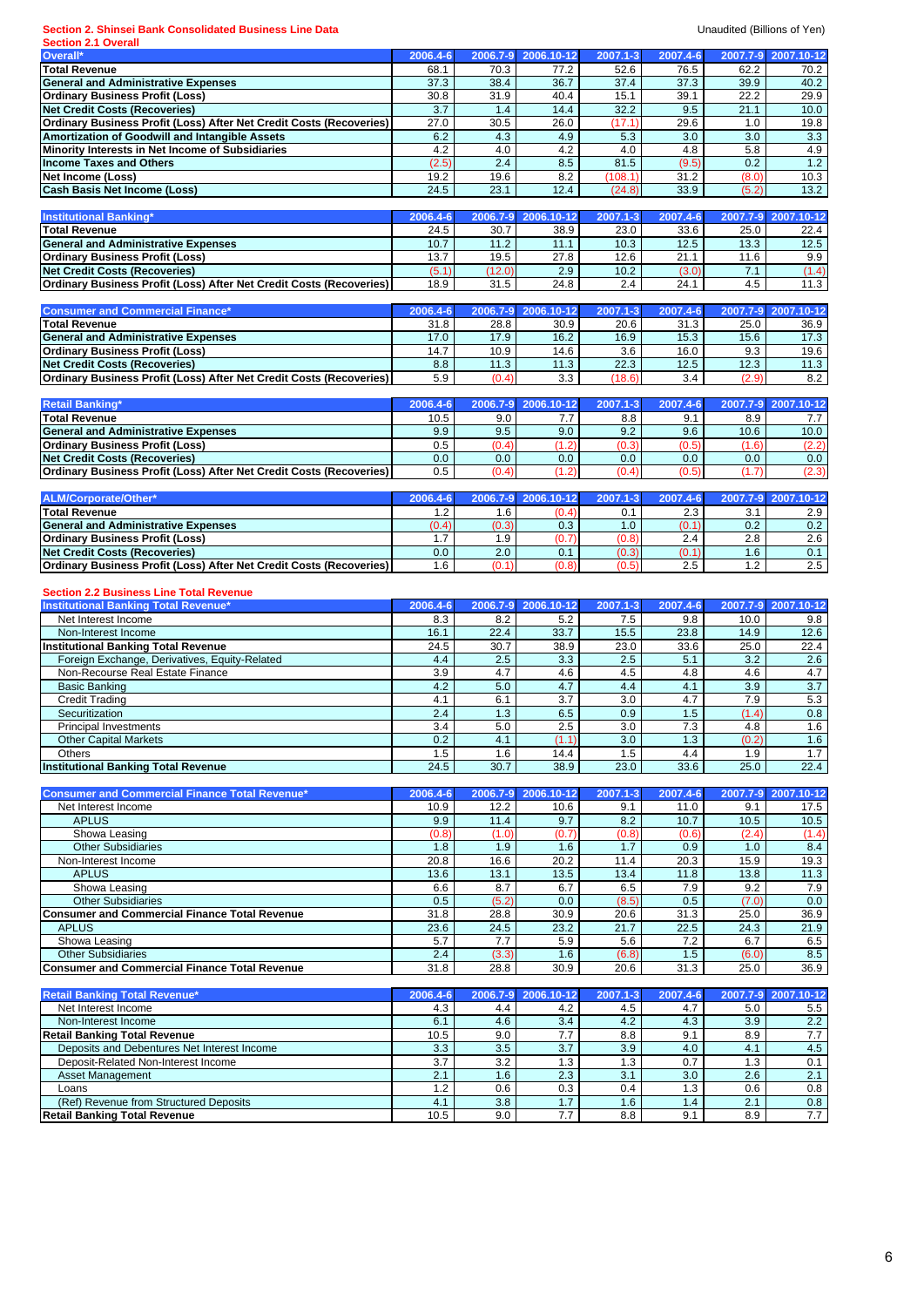|                                                                                       | Unaudited (Billions of Yen) |                |                |                |                |                |                |  |
|---------------------------------------------------------------------------------------|-----------------------------|----------------|----------------|----------------|----------------|----------------|----------------|--|
| ALM/Corporate/Other Total Revenue*                                                    | 2006.4-6                    | 2006.7-9       | 2006.10-12     | 2007.1-3       | 2007.4-6       | $2007.7 - 9$   | 2007.10-12     |  |
| Net Interest Income<br>Non-Interest Income                                            | 0.9<br>0.3                  | 2.1<br>(0.5)   | 2.2            | 0.1<br>0.0     | 1.1            | 5.4<br>(2.3)   | 7.6<br>(4.7)   |  |
| <b>ALM/Corporate/Other Total Revenue</b>                                              | 1.2                         | 1.6            | (2.6)<br>(0.4) | 0.1            | 1.1<br>2.3     | 3.1            | 2.9            |  |
|                                                                                       |                             |                |                |                |                |                |                |  |
| <b>Total Revenue*</b>                                                                 | 2006.4-6                    | 2006.7-9       | 2006.10-12     | 2007.1-3       | 2007.4-6       | 2007.7-9       | 2007.10-12     |  |
| Net Interest Income                                                                   | 24.5                        | 27.1           | 22.3           | 21.3           | 26.8           | 29.6           | 40.6           |  |
| Non-Interest Income                                                                   | 43.5<br>68.1                | 43.2<br>70.3   | 54.8<br>77.2   | 31.2<br>52.6   | 49.6<br>76.5   | 32.5<br>62.2   | 29.5<br>70.2   |  |
| <b>Total Revenue</b><br>Institutional Banking Total Revenue                           | 24.5                        | 30.7           | 38.9           | 23.0           | 33.6           | 25.0           | 22.4           |  |
| Consumer and Commercial Finance Total Revenue                                         | 31.8                        | 28.8           | 30.9           | 20.6           | 31.3           | 25.0           | 36.9           |  |
| <b>APLUS</b>                                                                          | 23.6                        | 24.5           | 23.2           | 21.7           | 22.5           | 24.3           | 21.9           |  |
| Showa Leasing                                                                         | 5.7                         | 7.7            | 5.9            | 5.6            | 7.2            | 6.7            | 6.5            |  |
| <b>Other Subsidiaries</b>                                                             | 2.4                         | (3.3)          | 1.6            | (6.8)          | 1.5            | (6.0)          | 8.5            |  |
| <b>Retail Banking Total Revenue</b>                                                   | 10.5                        | 9.0            | 7.7            | 8.8            | 9.1            | 8.9            | 7.7            |  |
| ALM/Corporate/Other Total Revenue                                                     | 1.2                         | 1.6            | (0.4)          | 0.1            | 2.3            | 3.1            | 2.9            |  |
| <b>Total Revenue</b>                                                                  | 68.1                        | 70.3           | 77.2           | 52.6           | 76.5           | 62.2           | 70.2           |  |
| <b>General and Administrative Expenses*</b>                                           | 2006.4-6                    | 2006.7-9       | 2006.10-12     | 2007.1-3       | 2007.4-6       | 2007.7-9       | 2007.10-12     |  |
| <b>Institutional Banking</b>                                                          | 10.7                        | 11.2           | 11.1           | 10.3           | 12.5           | 13.3           | 12.5           |  |
| <b>Consumer and Commercial Finance</b>                                                | 17.0                        | 17.9           | 16.2           | 16.9           | 15.3           | 15.6           | 17.3           |  |
| <b>APLUS</b>                                                                          | 13.3                        | 14.2           | 12.5           | 13.1           | 11.3           | 11.5           | 10.6           |  |
| Showa Leasing                                                                         | 2.6                         | 2.8            | 2.8            | 2.9            | 3.2            | 3.4            | 3.0            |  |
| <b>Other Subsidiaries</b>                                                             | 0.9                         | 0.8            | 0.7            | 0.8            | 0.7            | 0.6            | 3.6            |  |
| <b>Retail Banking</b>                                                                 | 9.9                         | 9.5            | 9.0            | 9.2            | 9.6            | 10.6           | 10.0           |  |
| ALM/Corporate/Other                                                                   | (0.4)                       | (0.3)          | 0.3            | 1.0            | (0.1)          | 0.2            | 0.2            |  |
| <b>General and Administrative Expenses</b>                                            | 37.3                        | 38.4           | 36.7           | 37.4           | 37.3           | 39.9           | 40.2           |  |
| <b>Ordinary Business Profit (Loss)*</b>                                               | 2006.4-6                    | 2006.7-9       | 2006.10-12     | 2007.1-3       | 2007.4-6       | 2007.7-9       | 2007.10-12     |  |
| Institutional Banking                                                                 | 13.7                        | 19.5           | 27.8           | 12.6           | 21.1           | 11.6           | 9.9            |  |
| <b>Consumer and Commercial Finance</b>                                                | 14.7                        | 10.9           | 14.6           | 3.6            | 16.0           | 9.3            | 19.6           |  |
| <b>APLUS</b>                                                                          | 10.2                        | 10.3           | 10.6           | 8.6            | 11.2           | 12.7           | 11.2           |  |
| Showa Leasing                                                                         | 3.0                         | 4.8            | 3.1            | 2.7            | 4.0            | 3.2            | 3.5            |  |
| <b>Other Subsidiaries</b>                                                             | 1.4                         | (4.2)          | 0.9            | (7.7)          | 0.7            | (6.6)          | 4.8            |  |
| <b>Retail Banking</b>                                                                 | 0.5                         | (0.4)          | (1.2)          | (0.3)          | (0.5)          | (1.6)          | (2.2)          |  |
| ALM/Corporate/Other                                                                   | 1.7                         | 1.9            | (0.7)          | (0.8)          | 2.4            | 2.8            | 2.6            |  |
| <b>Ordinary Business Profit (Loss)</b>                                                | 30.8                        | 31.9           | 40.4           | 15.1           | 39.1           | 22.2           | 29.9           |  |
| <b>Net Credit Costs (Recoveries)*</b>                                                 | 2006.4-6                    | 2006.7-9       | 2006.10-12     | 2007.1-3       | 2007.4-6       | 2007.7-9       | 2007.10-12     |  |
| <b>Institutional Banking</b>                                                          | (5.1)                       | (12.0)         | 2.9            | 10.2           | (3.0)          | 7.1            | (1.4)          |  |
| <b>Consumer and Commercial Finance</b>                                                | 8.8                         | 11.3           | 11.3           | 22.3           | 12.5           | 12.3           | 11.3           |  |
| <b>APLUS</b>                                                                          | 8.3                         | 9.2            | 10.4           | 21.1           | 9.8            | 9.9            | 8.5            |  |
| Showa Leasing                                                                         | (0.1)                       | 1.6            | 0.3            | 1.1            | 0.6            | 2.3            | 2.7            |  |
| <b>Other Subsidiaries</b>                                                             | 0.6                         | 0.5            | 0.4            | 0.0            | 2.1            | 0.0            | 0.0            |  |
| <b>Retail Banking</b>                                                                 | 0.0                         | 0.0            | 0.0            | 0.0            | 0.0            | 0.0            | 0.0            |  |
| ALM/Corporate/Other                                                                   | 0.0                         | 2.0            | 0.1            | (0.3)          | (0.1)          | 1.6            | 0.1            |  |
| <b>Net Credit Costs (Recoveries)</b>                                                  | 3.7                         | 1.4            | 14.4           | 32.2           | 9.5            | 21.1           | 10.0           |  |
| OBP (Loss) After Net Credit Costs (Recoveries)*                                       | 2006.4-6                    | 2006.7-9       | 2006.10-12     | 2007.1-3       | 2007.4-6       | 2007.7-9       | 2007.10-12     |  |
| Institutional Banking                                                                 | 18.9                        | 31.5           | 24.8           | 2.4            | 24.1           | 4.5            | 11.3           |  |
| <b>Consumer and Commercial Finance</b>                                                | 5.9                         | (0.4)          | 3.3            | (18.6)         | 3.4            | (2.9)          | 8.2            |  |
| <b>APLUS</b>                                                                          | 1.9                         | 1.0            | 0.2            | (12.5)         | 1.3            | 2.8            | 2.6            |  |
| Showa Leasing                                                                         | 3.2                         | 3.2            | 2.7            | 1.5            | 3.4            | 0.8            | 0.7            |  |
| <b>Other Subsidiaries</b>                                                             | 0.7                         | (4.7)          | 0.4            | (7.7)          | (1.3)          | (6.6)          | 4.8            |  |
| <b>Retail Banking</b>                                                                 | 0.5                         | (0.4)          | (1.2)          | (0.4)          | (0.5)          | (1.7)          | (2.3)          |  |
| ALM/Corporate/Other                                                                   | 1.6                         | (0.1)          | (0.8)          | (0.5)          | 2.5            | 1.2            | 2.5            |  |
| <b>OBP (Loss) After Net Credit Costs (Recoveries)</b>                                 | 27.0                        | 30.5           | 26.0           | (17.1)         | 29.6           | 1.0            | 19.8           |  |
| <b>Section 2.3 Business Line Key Data</b>                                             |                             |                |                |                |                |                |                |  |
| <b>Institutional Banking*</b>                                                         | 2006.6                      | 2006.9         | 2006.12        | 2007.3         | 2007.6         | 2007.9         | 2007.12        |  |
| Corporate Loans (Basic Banking)                                                       | 2,879.2                     | 3,006.4        | 2,886.3        | 2,827.3        | 2,842.4        | 2,871.0        | 2,723.1        |  |
| Non-Recourse Lending (Loans and Bonds)                                                | 594.3                       | 795.5          | 863.1          | 922.2          | 1,016.4        | 1,062.5        | 919.8          |  |
| Non-Recourse Loans                                                                    | 453.0                       | 665.8          | 707.6          | 769.5          | 823.8          | 873.4          | 713.4          |  |
| Non-Recourse Bonds                                                                    | 141.3                       | 129.7          | 155.4          | 152.6          | 192.5          | 189.0          | 206.3          |  |
| Institutional Deposits and Negotiable Certificates of Deposit                         | 1,224.7                     | 1,558.3        | 1,529.2        | 1,847.1        | 1,982.7        | 2,306.6        | 2,371.7        |  |
| <b>Institutional Debentures</b>                                                       | 425.8                       | 353.0          | 316.9          | 321.3          | 321.0          | 324.3          | 315.9          |  |
|                                                                                       |                             |                |                |                |                |                |                |  |
| <b>Consumer and Commercial Finance</b>                                                | 2006.6                      | 2006.9         | 2006.12        | 2007.3         | 2007.6         | 2007.9         | 2007.12        |  |
| Loans to Consumer and Commerical Finance Customers*<br><b>Installment Receivables</b> | 391.9<br>480.0              | 416.1<br>483.9 | 428.2<br>482.9 | 424.9<br>440.8 | 345.7<br>449.2 | 334.2<br>438.5 | 425.6<br>435.8 |  |
| <b>Tangible Leased Assets</b>                                                         | 307.2                       | 309.2          | 304.2          | 294.4          | 294.2          | 284.4          | 273.8          |  |
| Intangible Leased Assets                                                              | 42.7                        | 42.2           | 41.0           | 41.9           | 40.5           | 41.2           | 40.5           |  |
| Customers' Liabilities for Acceptances and Guarantees                                 | 808.2                       | 789.4          | 773.8          | 754.4          | 745.1          | 725.5          | 713.0          |  |
|                                                                                       |                             |                |                |                |                |                |                |  |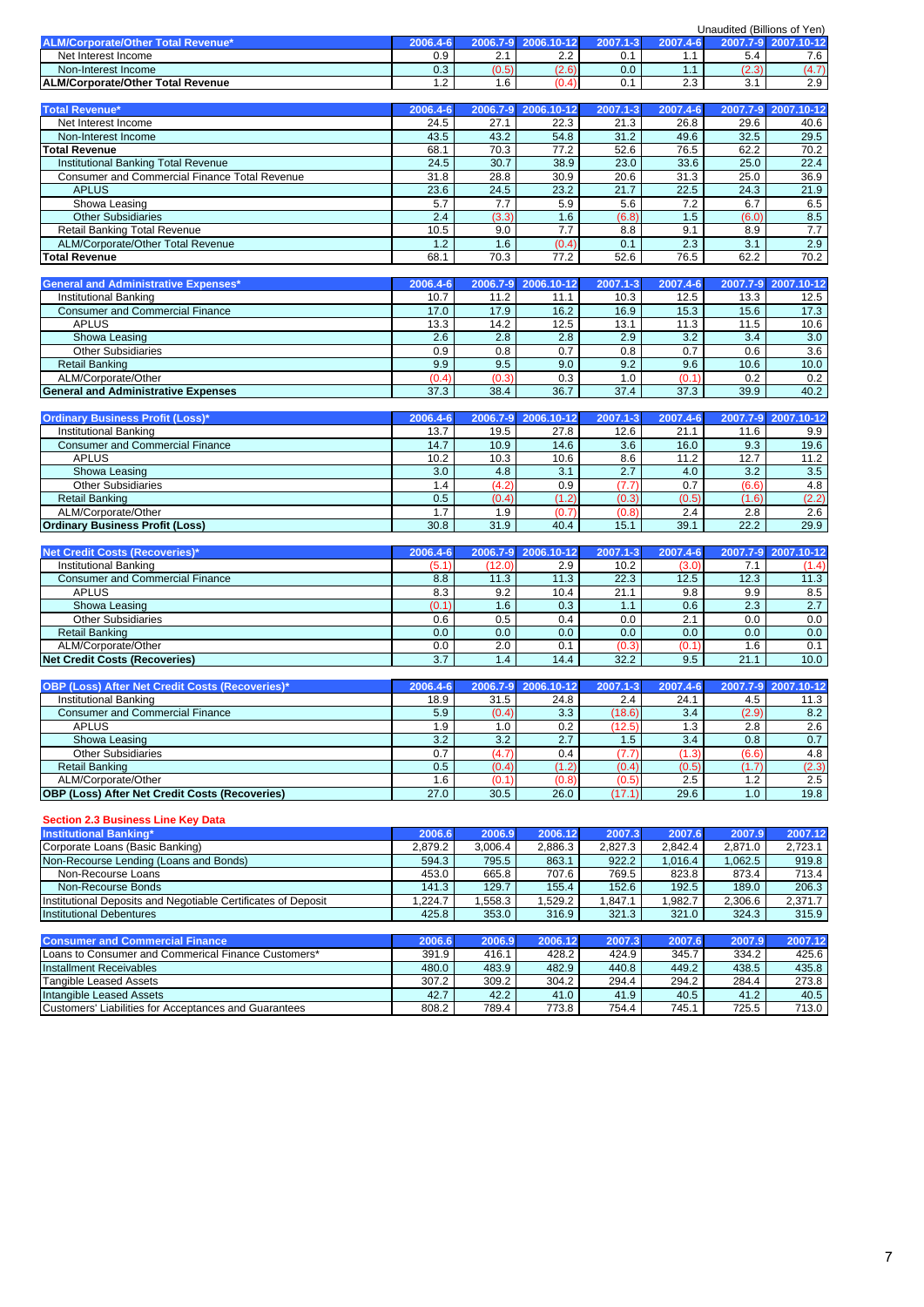|                                                                                     |         |         |         |         |         | Unaudited (Billions of Yen) |         |
|-------------------------------------------------------------------------------------|---------|---------|---------|---------|---------|-----------------------------|---------|
| <b>Retail Banking*</b>                                                              | 2006.6  | 2006.9  | 2006.12 | 2007.3  | 2007.6  | 2007.9                      | 2007.12 |
| Retail Loans Outstanding                                                            | 527.4   | 548.6   | 584.6   | 639.5   | 697.6   | 778.3                       | 821.2   |
| Housing Loan Balance                                                                | 479.1   | 497.2   | 515.4   | 562.2   | 619.3   | 692.4                       | 730.8   |
| Assets Under Management (AUM)                                                       | 4.204.7 | 4.372.4 | 4.544.9 | 4,622.7 | 4.641.6 | 4.670.0                     | 4,936.0 |
| <b>Retail Deposits</b>                                                              | 3,231.2 | 3,387.3 | 3,529.9 | 3,573.8 | 3,559.2 | 3,563.9                     | 3,826.6 |
| <b>Structured Deposits</b>                                                          | .287.4  | .383.3  | .420.3  | 1.457.9 | 1.499.1 | 1.558.5                     | 1,556.2 |
| <b>Retail Debentures</b>                                                            | 421.2   | 405.8   | 395.6   | 381.9   | 372.7   | 362.2                       | 354.4   |
| Mutual Funds and Variable Annuities                                                 | 516.9   | 544.7   | 585.9   | 634.2   | 678.1   | 713.7                       | 725.2   |
| Mutual Funds                                                                        | 356.1   | 370.8   | 401.1   | 437.3   | 468.2   | 492.6                       | 493.6   |
| Variable Annuities                                                                  | 160.7   | 173.8   | 184.7   | 196.8   | 209.4   | 221.1                       | 231.5   |
| Total Number of Retail Accounts (Thousands)                                         | 1.792   | 1.861   | 1.923   | .994    | 2.047   | 2.089                       | 2.137   |
| Total Number of PowerSmart Housing Loan Customers                                   | 21.447  | 22,543  | 23,686  | 25,842  | 28,393  | 31,703                      | 33,568  |
| All and a set All IAM the all collections and also a set of all all a sensitive and |         |         |         |         |         |                             |         |

Note: AUM includes unclaimed debentures

| <b>Risk Capital Allocation by Business</b> | 2006.6 | 2006.9 | 2006.12 | 2007.3 | 2007.6 | 2007.9 | 2007.12 |
|--------------------------------------------|--------|--------|---------|--------|--------|--------|---------|
| Institutional Banking                      |        |        |         | 291    |        | 301    |         |
| <b>Consumer and Commercial Finance</b>     |        |        |         | 119    |        | 113    |         |
| Retail Banking                             |        |        |         |        |        |        |         |
| ALM/Corporate/Other                        |        |        |         | 29     |        | 46     |         |
| Excess Capital                             |        |        |         | 163    |        | 17.    |         |
| Tier I Capital                             |        | 646.8  |         | 620.8  | 649.8  | 647.6  | 651.3   |

| <b>Financial Ratios</b>                                  | 2006.4-6 |       | 2006.7-9 2006.10-12 | 2007.1-3   | 2007.4-6 |           | 2007.7-9 2007.10-12 |
|----------------------------------------------------------|----------|-------|---------------------|------------|----------|-----------|---------------------|
| Return on Assets (annualized)                            | $0.8\%$  | 0.8%  | 0.3%                | (4.3%)     | . . 1%   | $0.3\%$   | 0.4%                |
| Return on Equity (Fully Diluted) (annualized)            | 9.0%     | 10.3% | 4.0%                | $(56.8\%)$ | 19.3%    | $(4.8\%)$ | 6.3%                |
| Cash Basis Return on Assets (annualized)                 | .1%      | 0.9%  | 0.4%                | $(1.0\%)$  | 1.3%     | $(0.3\%)$ | 0.5%                |
| Cash Basis Return on Equity (Fully Diluted) (annualized) | 11.6%    | 12.2% | 6.0%                | (11.2%)    | 21.0%    | $(3.1\%)$ | 8.1%                |
| Expense-to-Revenue Ratio                                 | 54.8%    | 54.6% | 47.5%               | 71.1%      | 48.8%    | 64.3%     | 57.4%               |

| <b>Risk Capital Allocation by Risk Categories</b>  | 2006.6 | 2006.9 | 2006.12 | 2007.3 | 2007.6 | 2007.9 | 2007.12 |
|----------------------------------------------------|--------|--------|---------|--------|--------|--------|---------|
| <b>Credit Risk</b>                                 |        |        |         | 234    |        | 215    |         |
| <b>Structured Credit and Other Investment Risk</b> |        |        |         | 170    |        | 178    |         |
| Operational Risk                                   |        |        |         | 22     |        | 39     |         |
| <b>Liquidity Risk</b>                              |        |        |         | 19     |        | 30     |         |
| <b>Interest Rate Risk</b>                          |        |        |         |        |        |        |         |
| <b>Market Risk</b>                                 |        |        |         |        |        |        |         |
| <b>Excess Capital</b>                              |        |        |         | 163    |        | 171    |         |
| <b>Tier I Capital</b>                              |        | 646.8  |         | 620.8  | 649.8  | 647.6  | 651.3   |

| <b>Capital Adequacy Data</b>                   | 2006.6 | 2006.9  | 2006.12 | 2007.3  | 2007.6  | 2007.9  | 2007.12 |
|------------------------------------------------|--------|---------|---------|---------|---------|---------|---------|
| Basic Items (Tier I)                           |        | 646.8   |         | 620.8   | 649.8   | 647.6   | 651.3   |
| Supplementary Items (Tier II)                  |        | 475.6   |         | 522.0   | 547.4   | 537.0   | 536.7   |
| <b>Deduction</b>                               |        | (73.4)  |         | (137.7) | (124.5) | (131.0) | (130.3) |
| <b>Total Capital</b>                           |        | 1.049.0 |         | 1.005.0 | 1.072.2 | 1.053.5 | 1.057.6 |
| <b>Risk Assets</b>                             |        | 7.782.7 |         | 7.652.0 | 8,230.3 | 8.494.1 | 8,738.5 |
| Capital Adequacy Ratio                         |        | 13.5%   |         | 13.1%   | 13.0%   | 12.4%   | 12.1%   |
| Tier I Capital Ratio                           |        | 8.3%    |         | 8.1%    | 7.9%    | 7.6%    | 7.5%    |
| <b>Risk Capital</b>                            |        |         |         | 457     |         | 476     |         |
| Risk Capital as a Percentage of Tier I Capital |        |         |         | 74%     |         | 74%     |         |

| <b>Per Share Data (JPY)</b>           | 2006.6 | 2006.9 | 2006.12 | 2007.3  | 2007.6 | 2007.9 | 2007.12 |
|---------------------------------------|--------|--------|---------|---------|--------|--------|---------|
| Common Equity Per Share               | 378.37 | 383.20 | 390.37  | 308.60  | 322.44 | 352.71 | 354.44  |
| <b>Fully Diluted Equity Per Share</b> | 434.81 | 411.58 | 416.47  | 355.09  | 365.25 | 354.04 | 355.25  |
| Basic Net Income (Loss) Per Share     | 14.15  | 13.04  | 6.04    | (79.17) | 22.68  | (6.96) | 6.48    |
| Diluted Net Income Per Share          | 9.46   | 10.07  | 4.74    | (56.09) | 17.26  | (4.53) | 5.60    |
| Cash Basis:                           |        |        |         |         |        |        |         |
| Basic Net Income (Loss) Per Share     | 18.08  | 15.46  | 9.09    | (18.82) | 24.68  | (5.11) | 8.34    |
| Diluted Net Income (Loss) Per Share   | 12.09  | 11.87  | 7.01    | (12.56) | 18.78  | (3.01) | 7.19    |

| <b>Share Data</b>                                                  | 2006.6                      | 2006.9                      | 2006.12                                                                                                       | 2007.3                                    | 2007.6                                                                | 2007.9        | 2007.12       |
|--------------------------------------------------------------------|-----------------------------|-----------------------------|---------------------------------------------------------------------------------------------------------------|-------------------------------------------|-----------------------------------------------------------------------|---------------|---------------|
| Fully Diluted Number of Shares Outstanding at End of Period        |                             |                             | 1,951,572,269   1,812,055,676   1,811,582,326   1,811,061,968   1,809,537,979   1,846,272,673   1,846,265,385 |                                           |                                                                       |               |               |
| Number of Common Shares                                            |                             | 1,352,364,416 1,377,120,055 |                                                                                                               |                                           | 1,377,140,253 1,377,145,285 1,377,143,785 1,577,143,785 1,577,136,497 |               |               |
| Number of Class A Preferred Shares After Conversion (*)            | 269.128.888                 | 269.128.888                 | 269,128,888                                                                                                   | 269.128.888                               | 269.128.888                                                           | 269.128.888   | 269.128.888   |
| Number of Class B Preferred Shares After Conversion (*)            | 326,530,612                 | 163.265.306                 | 163,265,306                                                                                                   | 163.265.306                               | 163,265,306                                                           |               |               |
| Number of Fully Diluted Number of Stock Option                     | 3.548.353                   | 2,541,427                   | 2.047.879                                                                                                     | 1.522.489                                 |                                                                       |               |               |
| (Ref) Treasury Shares at End of Period (not included in the above) | 6.173.190                   | 181.450.889                 | 96,430,691                                                                                                    | 96.425.659                                | 96.427.159                                                            | 96.427.159    | 96.434.448    |
| Weighted Average Fully Diluted Number of Shares Outstanding        | 2.029.659.620 1.988.114.411 |                             |                                                                                                               | 1,941,080,746 1,917,803,242 1,809,538,751 |                                                                       | 1,821,783,261 | 1.829.973.801 |
| Weighted Average Number of Common Shares Outstanding               |                             |                             | 1,356,915,702 1,384,101,579 1,381,768,242 1,380,628,230 1,377,144,557 1,443,810,836 1,488,414,487             |                                           |                                                                       |               |               |

(\*) Based on conversion price at the beginning of each fiscal year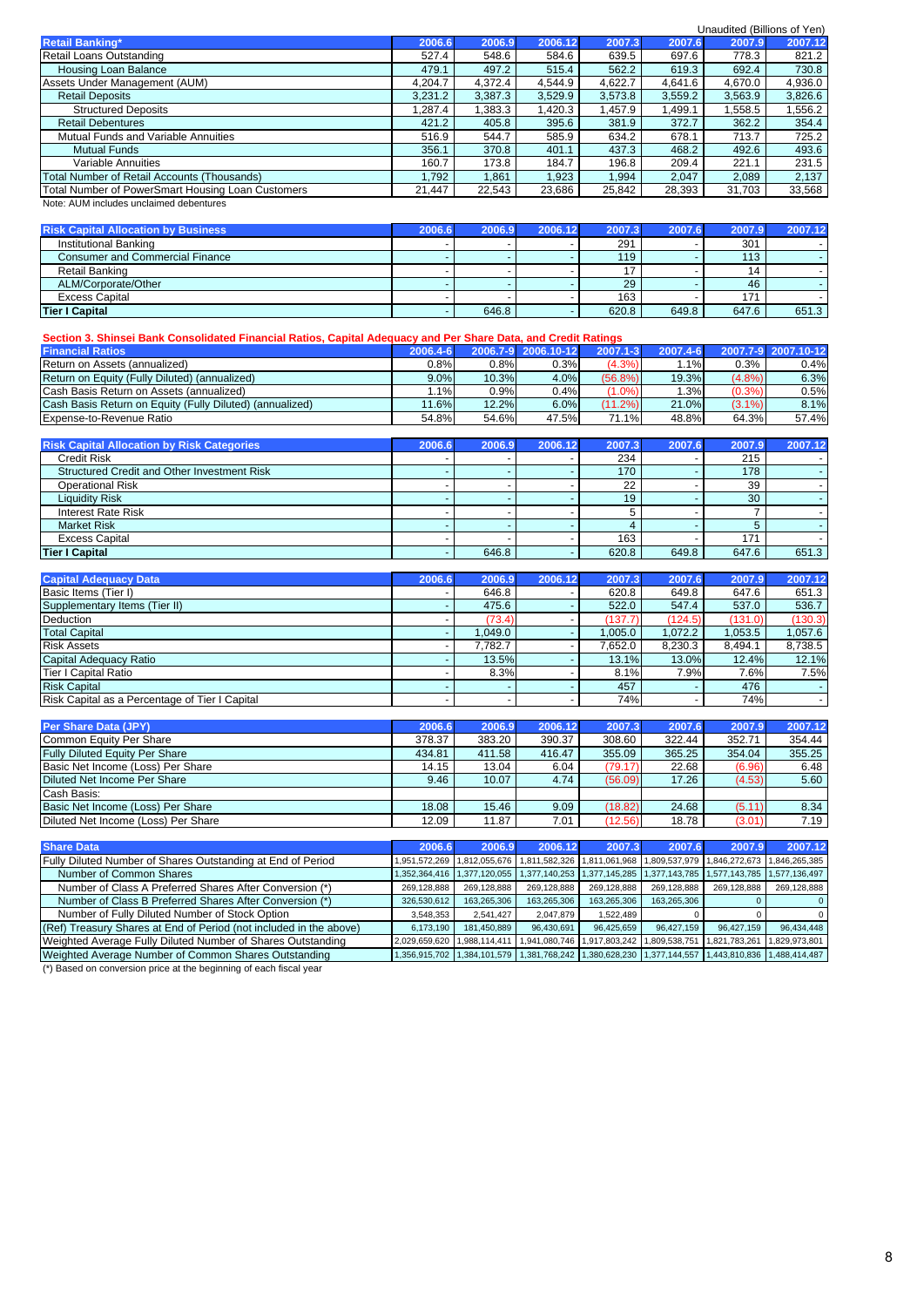|                                                          | Unaudited (Billions of Yen) |                 |                |                 |                |                  |         |  |  |
|----------------------------------------------------------|-----------------------------|-----------------|----------------|-----------------|----------------|------------------|---------|--|--|
| <b>Credit Ratings</b>                                    | 2006.6                      | 2006.9          | 2006.12        | 2007.3          | 2007.6         | 2007.9           | 2007.12 |  |  |
| Moody's                                                  |                             |                 |                |                 |                |                  |         |  |  |
| Short-Term                                               | $P-2$                       | $P-2$           | $P-2$          | $P-2$           | $P-1$          | $P-1$            | $P-1$   |  |  |
| Long-Term                                                | A <sub>3</sub>              | A <sub>3</sub>  | A <sub>3</sub> | A <sub>3</sub>  | A2             | A2               | A2      |  |  |
| <b>Standard and Poor's (S&amp;P)</b>                     |                             |                 |                |                 |                |                  |         |  |  |
| Short-Term                                               | $A-2$                       | $A-2$           | $A-2$          | $A-2$           | $A-2$          | $A-2$            | $A-2$   |  |  |
| Long-Term                                                | BBB+                        | BBB+            | BBB+           | $BBB+$          | A-             | $A -$            | A-      |  |  |
| <b>Fitch Ratings</b>                                     |                             |                 |                |                 |                |                  |         |  |  |
| Short-Term                                               | F <sub>2</sub>              | F <sub>2</sub>  | F <sub>2</sub> | F <sub>2</sub>  | F <sub>2</sub> | F <sub>2</sub>   | F2      |  |  |
| Long-Term                                                | $BBB+$                      | BBB+            | BBB+           | $BBB+$          | BBB+           | $BBB+$           | BBB+    |  |  |
| Japan Credit Rating Agency, Ltd. (JCR)                   |                             |                 |                |                 |                |                  |         |  |  |
| Short-Term                                               | $\sim$                      | $\omega$        | $\omega$       | $\sim$          | $\Delta \phi$  | $\sim$           | $\sim$  |  |  |
| Long-Term                                                | Α                           | A               | Α              | A               | Α              | Α                | A       |  |  |
| Rating and Investment Information, Inc. (R&I)            |                             |                 |                |                 |                |                  |         |  |  |
| Short-Term                                               | $\sim$                      | $\sim$          | $\sim$         | $\sim$          | $\Delta \phi$  | $\sim$           | ш.      |  |  |
| Long-Term                                                | А-                          | А-              | А-             | А-              | А-             | А-               | A-      |  |  |
|                                                          |                             |                 |                |                 |                |                  |         |  |  |
| <b>Subsidiaries and Affiliates Data</b>                  | 2006.6                      | 2006.9          | 2006.12        | 2007.3          | 2007.6         | 2007.9           | 2007.12 |  |  |
| <b>Consolidated Subsidiaries</b>                         |                             | 89              |                | 95              |                | 98               |         |  |  |
| Affiliates Accounted for Using the Equity Method         |                             | $\overline{27}$ |                | 27              |                | 29               |         |  |  |
| Total Number of Consolidated Subsidiaries and Affiliates |                             | 116             |                | 122             |                | 127              |         |  |  |
|                                                          |                             |                 |                |                 |                |                  |         |  |  |
| <b>Other Key Data</b>                                    | 2006.6                      | 2006.9          | 2006.12        | 2007.3          | 2007.6         | 2007.9           | 2007.12 |  |  |
| Number of ATMs                                           |                             | 355             |                | 369             |                | 372              |         |  |  |
| <b>Total Number of Outlets</b>                           |                             | 42              |                | 42              |                | 43               |         |  |  |
| Shinsei Financial Center (Head Office and Branch)        |                             | 29              |                | $\overline{29}$ |                | $\overline{30}$  |         |  |  |
| Shinsei Financial Center (Annex)                         |                             | $6\overline{6}$ |                | $\overline{7}$  |                | 6                |         |  |  |
| Platinum Center (Located within Branch or Annex)         |                             | $\overline{2}$  |                | $\overline{2}$  |                | $\overline{2}$   |         |  |  |
| <b>BankSpots</b>                                         |                             | $\overline{5}$  |                | $\overline{4}$  |                | $\overline{5}$   |         |  |  |
| Number of Employees (Consolidated Basis)                 |                             | 5,281           |                | 5,364           |                | 4,750            |         |  |  |
| <b>Institutional Banking Group</b>                       |                             | 847             |                | 907             |                | 991              |         |  |  |
| <b>Shinsei Securities</b>                                |                             | 92              |                | 106             |                | $\overline{145}$ |         |  |  |
| Shinsei Trust and Banking                                |                             | 87              |                | 95              |                | $\overline{98}$  |         |  |  |
| Other                                                    |                             | 668             |                | 706             |                | 748              |         |  |  |
| Consumer and Commercial Finance Sub-Group                |                             | 3,085           |                | 3,102           |                | 2,356            |         |  |  |
| <b>APLUS</b>                                             |                             | 1,922           |                | 1,834           |                | 1,161            |         |  |  |
| Showa Leasing                                            |                             | 703             |                | 757             |                | 841              |         |  |  |
| <b>Other Subsidiaries</b>                                |                             | 460             |                | 511             |                | 354              |         |  |  |
| <b>Retail Banking Group</b>                              |                             | 705             |                | 682             |                | 703              |         |  |  |
| <b>Banking Infrastructure Group</b>                      |                             | 287             | $\mathbf{r}$   | 309             | $\mathbf{r}$   | 336              |         |  |  |
| Corporate/Other                                          |                             | 357             |                | 364             |                | 364              |         |  |  |
| Number of Employees (Non-Consolidated Basis)             |                             | 2,196           |                | 2,248           |                | 2,358            |         |  |  |
| Male                                                     |                             | 1,188           | $\blacksquare$ | 1,210           | $\blacksquare$ | 1,266            |         |  |  |
| Female                                                   | $\sim$                      | 1,008           | $\mathbf{r}$   | 1,038           | $\sim$         | 1,092            |         |  |  |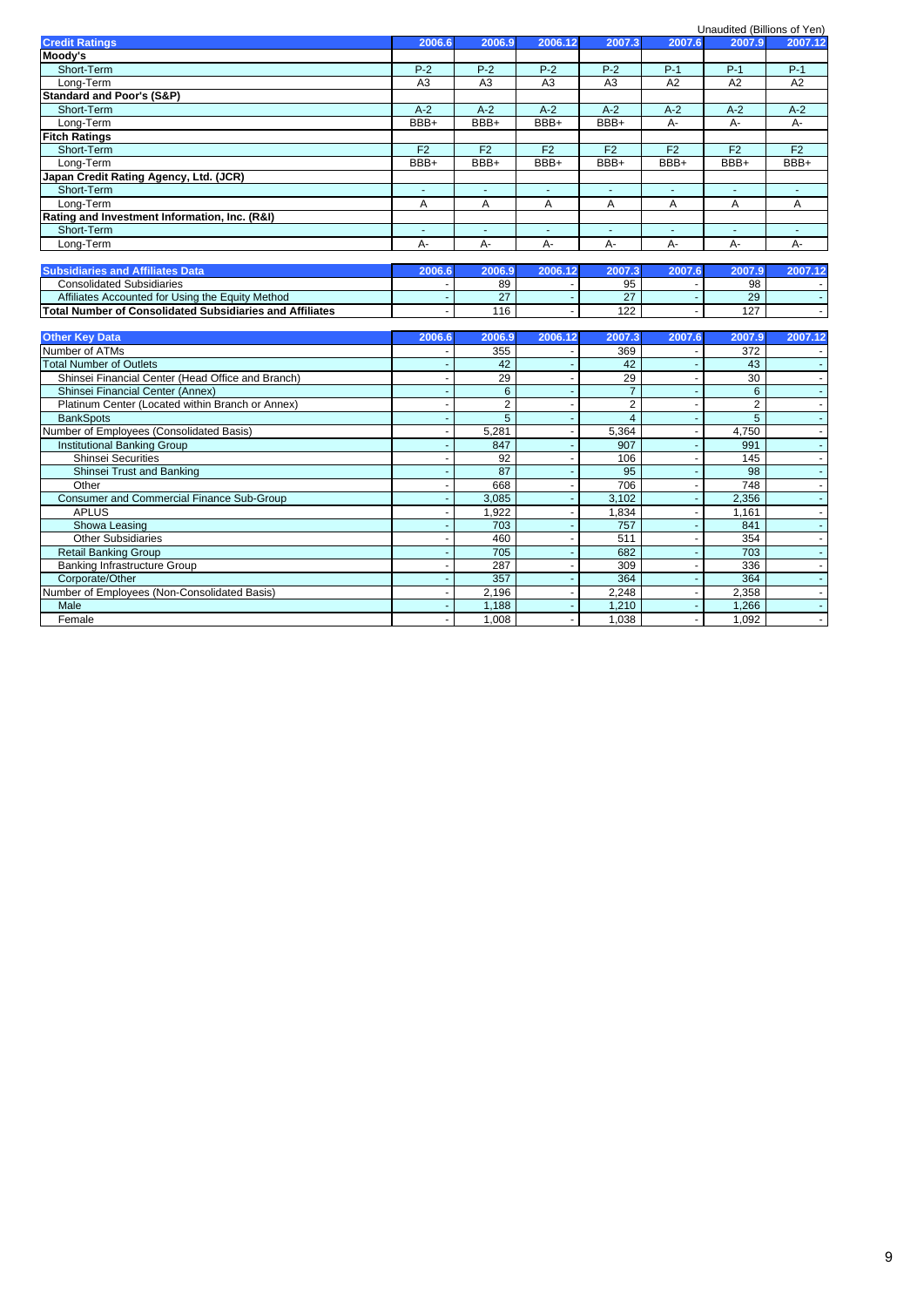#### **Section 4. Subsidiaries' Financial and Business Data Data Unaudited Constructions of Yen**) **Unaudited (Billions of Yen**)

**APLUS Consolidated P/L and B/S Data, after reclassification to conform to Bank's Financial Statements,**

| before Consolidating to Shinsei Bank                     |          |       |                     |          |          |          |            |
|----------------------------------------------------------|----------|-------|---------------------|----------|----------|----------|------------|
| <b>Consolidated Statements of Operations</b>             | 2006.4-6 |       | 2006.7-9 2006.10-12 | 2007.1-3 | 2007.4-6 | 2007.7-9 | 2007.10-12 |
| Total Interest Income                                    | 11.1     | 12.7  | 11.2                | 9.8      | 12.7     | 12.6     | 12.6       |
| Fees and Commissions Income                              | 8.7      | 8.4   | 8.2                 | 7.9      | 7.6      | 7.3      | 7.0        |
| Other Business Income                                    | 7.6      | 7.4   | 7.3                 | 8.0      | 6.4      | 6.3      | 6.2        |
| Other Ordinary Income                                    | 0.5      | 0.9   | 0.7                 | 0.7      | 0.6      | 3.0      | 0.6        |
| <b>Ordinary Income</b>                                   | 28.1     | 29.6  | 27.5                | 26.5     | 27.5     | 29.3     | 26.6       |
| <b>Total Interest Expenses</b>                           | 1.1      | 1.3   | 1.5                 | 1.5      | 1.7      | 1.7      | 1.7        |
| Fees and Commissions Expenses                            | 2.9      | 3.0   | 2.5                 | 2.6      | 2.7      | 2.7      | 2.4        |
| <b>Other Business Expenses</b>                           | 0.0      | 0.0   | (0.0)               | 0.0      | 0.0      | 0.0      | 0.0        |
| <b>Total General and Administrative Expenses</b>         | 13.3     | 14.1  | 12.5                | 13.0     | 11.1     | 11.4     | 10.4       |
| <b>Other Ordinary Expenses</b>                           | 8.4      | 9.7   | 18.8                | 21.3     | 10.3     | 11.1     | 9.5        |
| <b>Ordinary Expenses</b>                                 | 25.9     | 28.3  | 35.4                | 38.6     | 26.0     | 27.0     | 24.2       |
| <b>Net Ordinary Income (Loss)</b>                        | 2.2      | 1.2   | (7.8)               | (12.0)   | 1.4      | 2.2      | 2.3        |
| Special Gains                                            | 0.0      | 0.0   | 0.0                 | 0.0      | 0.0      | 0.0      | 0.0        |
| <b>Special Losses</b>                                    | 0.0      | 1.4   | 0.0                 | 5.9      | 0.0      |          |            |
| Income (Loss) before Income Taxes and Minority Interests | 2.2      | (0.1) | (7.8)               | (18.0)   | 1.5      | 2.3      | 2.3        |
| Income Taxes (Benefit)                                   | 0.0      | 1.6   | 0.0                 | 4.0      | 0.0      | 0.0      | 0.0        |
| Minority Interests in Net Income of Subsidiaries         | 0.0      | (0.0) | 0.0                 | (0.0)    | 0.0      | 0.0      | 0.0        |
| Net Income (Loss)                                        | 2.2      | (1.7) | (7.8)               | (22.0)   | 1.5      | 2.2      | 2.3        |

| <b>Consolidated Balance Sheets</b>                    | 2006.6  | 2006.9  | 2006.12 | 2007.3  | 2007.6  | 2007.9  | 2007.12 |
|-------------------------------------------------------|---------|---------|---------|---------|---------|---------|---------|
| Assets:                                               |         |         |         |         |         |         |         |
| Cash and Due From Banks                               | 91.7    | 141.7   | 149.2   | 219.6   | 192.4   | 124.3   | 121.2   |
| Monetary Assets Held in Trust                         | 96.1    | 87.8    | 88.1    | 82.5    | 84.0    | 80.6    | 76.1    |
| <b>Securities</b>                                     | 3.7     | 3.8     | 3.8     | 2.2     | 2.2     | 1.8     | 1.6     |
| Loans and Bills Discounted                            | 243.6   | 250.4   | 249.9   | 238.3   | 233.5   | 227.2   | 220.1   |
| <b>Other Assets</b>                                   | 408.7   | 407.8   | 407.2   | 328.1   | 329.0   | 370.4   | 375.3   |
| <b>Installment Sales Credit</b>                       | 338.8   | 336.0   | 334.6   | 276.6   | 271.8   | 263.6   | 261.3   |
| Premises and Equipment                                | 9.6     | 9.5     | 9.3     | 9.2     | 9.0     | 9.2     | 9.5     |
| <b>Intangible Assets</b>                              | 17.8    | 17.9    | 17.3    | 16.2    | 15.9    | 15.8    | 15.5    |
| Goodwill, Net                                         | 8.3     | 7.9     | 7.7     | 7.5     | 7.3     | 7.1     | 6.9     |
| <b>Deferred Tax Assets</b>                            | 15.8    | 14.2    | 14.2    | 10.2    | 10.2    | 10.2    | 10.3    |
| Customers' Liabilities for Acceptances and Guarantees | 738.4   | 724.3   | 711.4   | 694.2   | 687.2   | 669.2   | 658.2   |
| <b>Reserve for Credit Losses</b>                      | (50.3)  | (49.4)  | (49.8)  | (50.1)  | (48.1)  | (46.5)  | (44.5)  |
| <b>Total Assets</b>                                   | 1.575.6 | 1.608.2 | 1.601.1 | 1.550.7 | 1,515.8 | 1.462.4 | 1,443.6 |
| <b>Liabilities and Equity</b>                         |         |         |         |         |         |         |         |
| Liabilities:                                          |         |         |         |         |         |         |         |
| <b>Commercial Paper</b>                               | 55.0    | 95.7    | 121.0   | 89.3    |         |         |         |
| <b>Borrowed Monev</b>                                 | 502.6   | 501.6   | 493.0   | 507.3   | 485.7   | 452.8   | 454.5   |
| Short-Term Corporate Bonds                            |         |         |         |         | 61.8    | 57.0    | 52.3    |
| <b>Corporate Bonds</b>                                |         |         |         |         | 25.0    | 25.0    | 25.0    |
| <b>Other Liabilities</b>                              | 201.9   | 207.5   | 199.8   | 188.4   | 185.9   | 185.8   | 181.6   |
| Reserve for Losses on Interest Repayments             |         | 2.4     | 10.8    | 10.3    | 9.7     | 9.4     | 9.0     |
| Deferred Tax Liabilities                              | 0.1     | 0.1     | 0.1     | 0.1     | 0.1     | 0.0     | 0.0     |
| <b>Acceptances and Guarantees</b>                     | 738.4   | 724.3   | 711.4   | 694.2   | 687.2   | 669.2   | 658.2   |
| <b>Total Liabilities</b>                              | .499.6  | .534.2  | 1.537.8 | .491.2  | 1,456.5 | 1.400.9 | .381.9  |
| Equity:                                               |         |         |         |         |         |         |         |
| <b>Total Shareholders' Equity</b>                     | 76.0    | 74.2    | 63.3    | 59.7    | 59.2    | 61.5    | 61.9    |
| <b>Capital Stock</b>                                  | 15.0    | 15.0    | 15.0    | 25.0    | 15.0    | 15.0    | 15.0    |
| <b>Total Equity</b>                                   | 75.9    | 74.0    | 63.2    | 59.5    | 59.2    | 61.4    | 61.7    |
| <b>Total Liabilities and Equity</b>                   | 1.575.6 | 1,608.2 | .601.1  | .550.7  | 1,515.8 | 1,462.4 | 1,443.6 |

#### **APLUS Consolidated Data Disclosed by APLUS**

| <b>Summary of Income Statement (Consolidated)</b>     | 2006.4-6 | 2006.7-9 | 2006.10-12 | 2007.1-3 | 2007.4-6 | 2007.7-9 | 2007.10-12 |
|-------------------------------------------------------|----------|----------|------------|----------|----------|----------|------------|
| Credit Card Shopping (Sogo)                           | 2.0      | 2.2      | 2.2        | 2.3      | 2.3      | 2.4      | 2.5        |
| Installment Shopping Credit (Kohin)                   | 5.2      | 5.0      | 4.8        | 5.4      | 3.9      | 3.7      | 3.5        |
| <b>Credit Guarantee</b>                               | 7.1      | 6.7      | 6.4        | 6.1      | 5.7      | 5.4      | 5.1        |
| <b>Total Loan</b>                                     | 11.1     | 12.7     | 11.2       | 9.8      | 12.7     | 12.5     | 12.6       |
| Consumer Loan                                         | 11.0     | 12.7     | 11.1       | 9.7      | 12.6     | 12.5     | 12.5       |
| Cashing by Credit Card                                | 4.6      | 5.8      | 5.3        | 4.3      | 5.5      | 5.4      | 5.4        |
| Loan Card                                             | 5.5      | 5.9      | 4.8        | 4.5      | 6.2      | 6.2      | 6.2        |
| <b>Other Consumer Loan</b>                            | 0.8      | 0.8      | 0.8        | 0.8      | 0.8      | 0.8      | 0.8        |
| Other Loan                                            | 0.0      | 0.0      | 0.0        | 0.0      | 0.0      | 0.0      | 0.0        |
| <b>Financial Income</b>                               | 0.5      | 0.5      | 0.6        | 0.6      | 0.6      | 0.5      | 0.6        |
| Others                                                | 2.0      | .9       | 2.1        | 2.1      | 2.0      | 2.1      | 2.1        |
| <b>Operating Revenue</b>                              | 28.1     | 29.2     | 27.5       | 26.4     | 27.5     | 26.9     | 26.6       |
| Total SG&A                                            | 24.5     | 26.8     | 33.6       | 35.6     | 24.3     | 25.2     | 22.5       |
| Net Provision of Allowance for Bad Debts              | 8.3      | 9.2      | 10.4       | 19.8     | 9.8      | 9.9      | 8.5        |
| Others                                                | 16.2     | 17.5     | 23.2       | 15.7     | 14.4     | 15.2     | 13.9       |
| <b>Financial Expenses</b>                             | 1.2      | 1.3      | 1.5        | 1.5      | 1.7      | 1.7      | 1.7        |
| <b>Operating Expenses</b>                             | 25.7     | 28.1     | 35.2       | 37.2     | 26.0     | 27.0     | 24.2       |
| <b>Operating Income (Loss)</b>                        | 2.3      | 1.1      | (7.6)      | (10.7)   | 1.4      | (0.1)    | 2.3        |
| <b>Ordinary Income (Loss)</b>                         | 2.2      | 1.2      | (7.7)      | (10.7)   | 1.5      | (0.0)    | 2.3        |
| Net Extraordinary Profit (Loss)                       | 0.0      | (1.4)    | 0.0        | (7.2)    | 0.0      | 2.4      | 0.0        |
| Net Income Before Income Taxes and Minority Interests | 2.2      | (0.1)    | (7.8)      | (18.0)   | 1.5      | 2.3      | 2.3        |
| <b>Net Income (Loss)</b>                              | 2.2      | (1.7)    | (7.8)      | (22.0)   | 1.5      | 2.2      | 2.3        |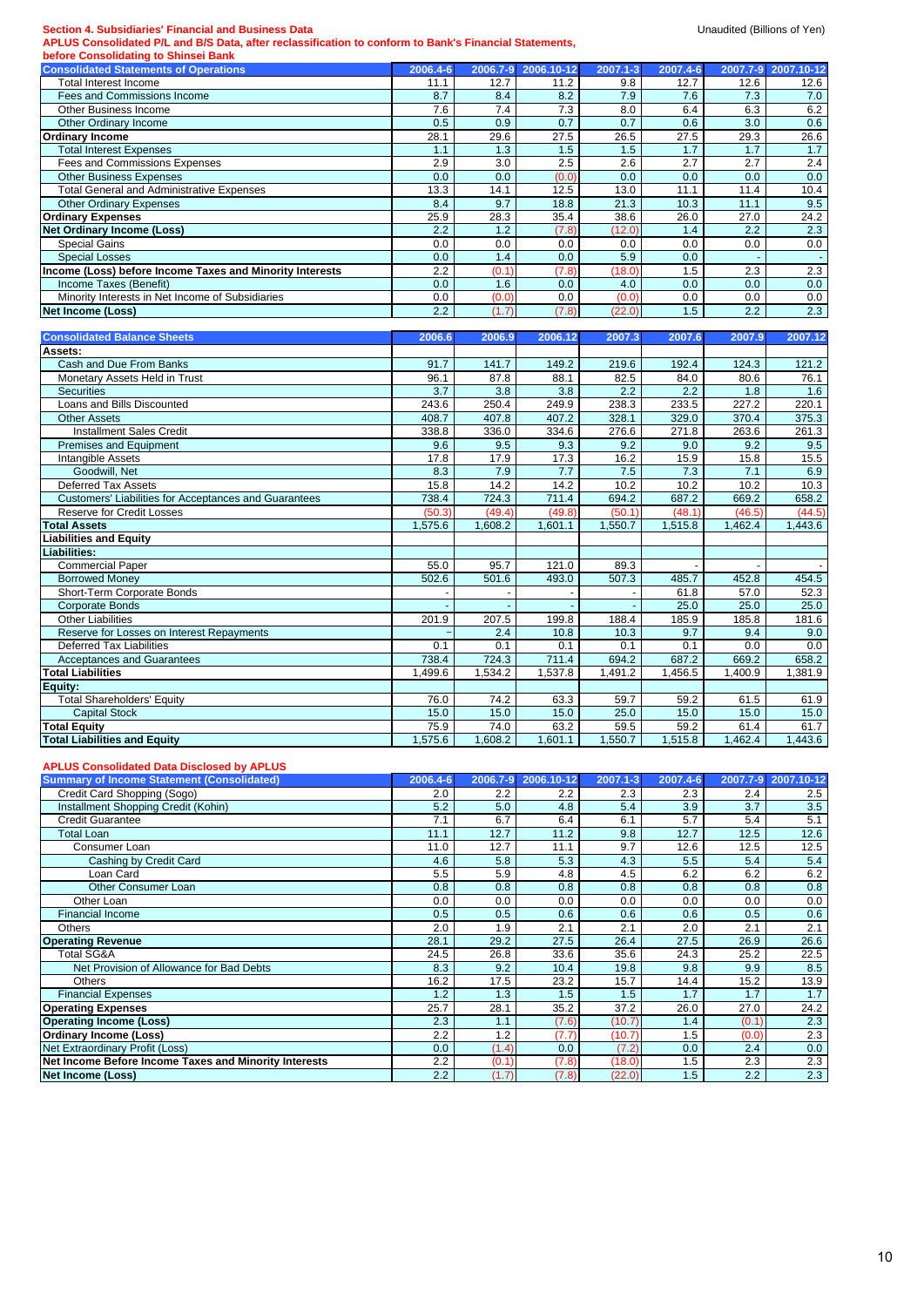|                                                             |         |         |                     |         |         | Unaudited (Billions of Yen) |         |
|-------------------------------------------------------------|---------|---------|---------------------|---------|---------|-----------------------------|---------|
| <b>Summary of Major Business Information (Consolidated)</b> | 2006.6  | 2006.9  | 2006.12             | 2007.3  | 2007.6  | 2007.9                      | 2007.12 |
| <b>Total Installment Receivables</b>                        | 600.6   | 604.7   | 603.3               | 530.1   | 520.8   | 505.3                       | 496.2   |
| Credit Card Shopping (Sogo)                                 | 39.7    | 39.4    | 44.0                | 42.1    | 43.8    | 42.8                        | 48.3    |
| Installment Shopping Credit (Kohin)                         | 299.3   | 296.8   | 290.8               | 233.8   | 228.4   | 221.1                       | 213.4   |
| <b>Total Loan</b>                                           | 261.4   | 268.2   | 268.3               | 253.9   | 248.3   | 241.2                       | 234.4   |
| Consumer Loan                                               | 246.2   | 253.3   | 252.7               | 241.8   | 236.2   | 229.9                       | 222.6   |
| Cashing by Credit Card                                      | 69.8    | 70.0    | 67.3                | 63.8    | 67.1    | 65.8                        | 62.6    |
| Loan Card                                                   | 128.6   | 133.7   | 133.5               | 123.1   | 114.4   | 109.7                       | 105.6   |
| <b>Other Consumer Loan</b>                                  | 47.6    | 49.5    | 51.8                | 54.8    | 54.7    | 54.4                        | 54.2    |
| Other Loan                                                  | 15.1    | 14.9    | 15.6                | 12.1    | 12.1    | 11.2                        | 11.8    |
| <b>Others</b>                                               | 0.1     | 0.1     | 0.1                 | 0.1     | 0.1     | 0.1                         | 0.0     |
| Customers' Liabilities for Acceptances and Guarantees       | 738.4   | 724.3   | $\overline{7}$ 11.4 | 694.2   | 687.2   | 669.2                       | 658.2   |
| <b>Total Account Receivables</b>                            | 1,339.0 | 1,329.1 | 1,314.8             | 1.224.4 | 1,208.0 | 1,174.6                     | 1.154.5 |
| Number of Merchants (Thousands)                             |         | 897     |                     | 832     |         | 841                         |         |
| <b>Total Available Cardholders (Thousands)</b>              | 7,994   | 8,203   | 8,349.0             | 8,442   | 8,539   | 8,634                       | 8,685   |
| Number of New Card Issuance (Thousands)                     | 482     | 453     | 381                 | 364     | 395     | 366                         | 305     |
| Loan Receivables Outstanding by Interest Rate Zone          |         | 233.3   |                     | 219.6   | 218.0   | 216.5                       |         |
| $~15.0\%$                                                   |         | 3.3     |                     | 3.4     | 3.3     | 3.7                         |         |
| $~18.0\%$                                                   |         | 33.7    |                     | 31.4    | 31.6    | 31.9                        |         |
| $~20.0\%$                                                   |         | 15.9    |                     | 16.0    | 15.8    | 15.5                        |         |
| $~25.0\%$                                                   |         | 57.8    |                     | 55.8    | 56.0    | 54.8                        |         |
| $~29.2\%$                                                   |         | 122.3   |                     | 112.8   | 111.0   | 110.5                       |         |
| Loan Receivables Outstanding by Card Type                   |         | 233.3   |                     | 219.6   | 218.0   | 216.5                       |         |
| Cashing by Credit Card                                      |         | 89.6    |                     | 84.4    | 84.9    | 85.5                        |         |
| Loan Card                                                   |         | 143.6   |                     | 135.1   | 133.0   | 131.0                       |         |
| Credit Outstanding Per Account (Thousands of Yen)           |         | 375     |                     | 373     | 362     | 359                         |         |
| Cashing by Credit Card                                      |         | 254     |                     | 246     | 240     | 236                         |         |
| Loan Card                                                   |         | 534     |                     | 549     | 537     | 543                         |         |
| <b>Grev Zone Related Information (Consolidated)</b>         | 2006.6  | 2006.9  | 2006.12             | 2007.3  | 2007.6  | 2007.9                      | 2007.12 |

|                                                                             |        |          |                      | . .               |   |           |      |
|-----------------------------------------------------------------------------|--------|----------|----------------------|-------------------|---|-----------|------|
| The<br>Claim<br>Zone<br>: Refund for Grev<br>≃ Amount o⊾<br>$\sim$ + $\sim$ | ◡.◡    | ى.       | $\sim$ $\sim$<br>v.o | -<br>v.           |   | -<br>. ب  |      |
| Reserve for<br>∟Interest Repavments<br>Losses on                            | $\sim$ | <u>.</u> | 10.8                 | $\sqrt{2}$<br>v.v |   | -4<br>. . | .J.U |
| ____<br>$-$<br>.                                                            | .      |          |                      |                   | . |           | $-$  |

The "loan receivables write-off" amount included in "the amount of refund for grey zone claim" is different from or higher than the accounting loss since a portion of the "loan receivables write-off"<br>includes the amount wh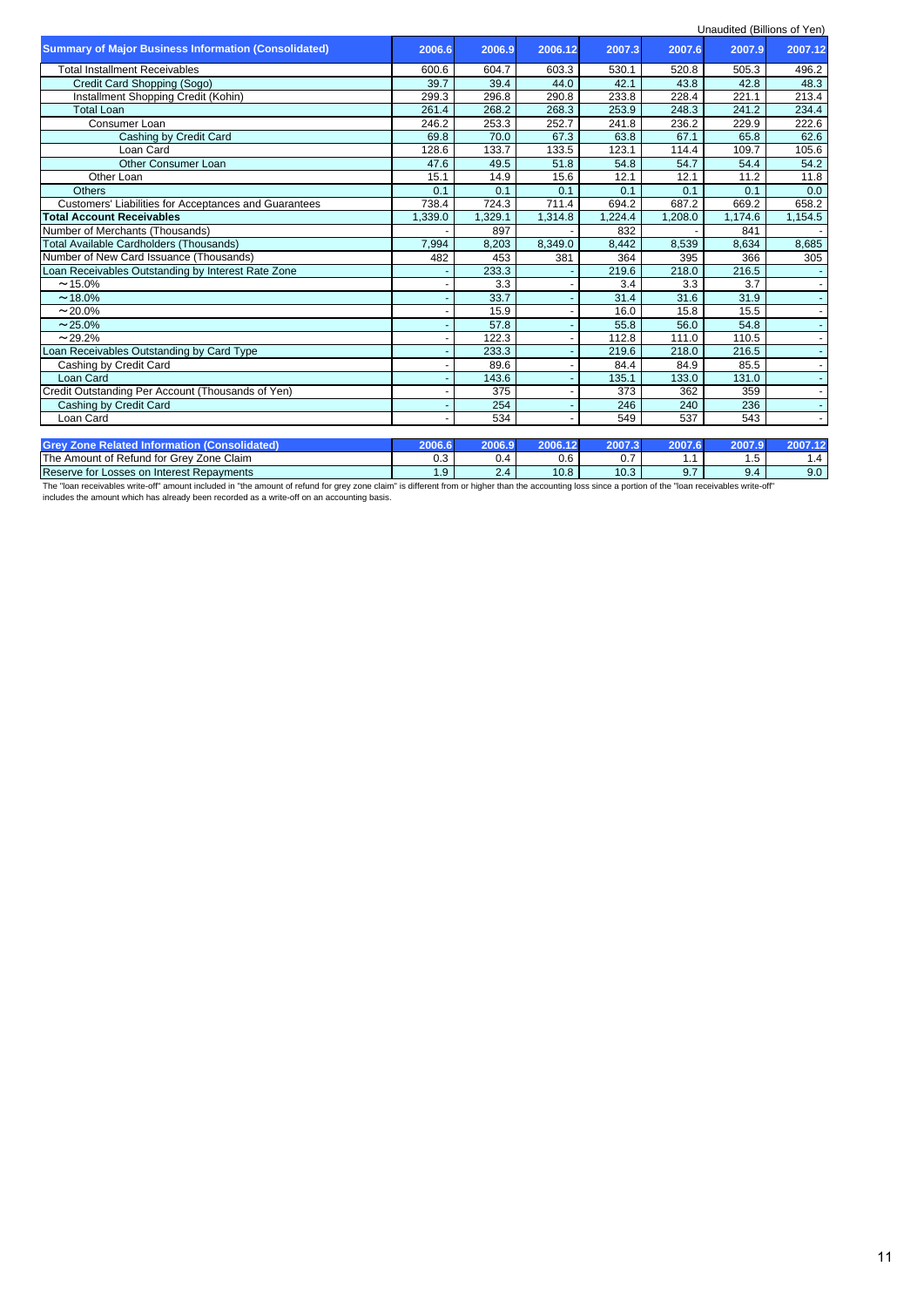#### **Showa Leasing Consolidated P/L and B/S Data, after reclassification to conform to Bank's Financial Statements,** Unaudited (Billions of Yen)

**Total Liabilities Equity:**

| before Consolidating to Shinsei Bank                     |             |                  |              |              |              |                  |              |
|----------------------------------------------------------|-------------|------------------|--------------|--------------|--------------|------------------|--------------|
| <b>Consolidated Statements of Income</b>                 | 2006.4-6    | 2006.7-9         | 2006.10-12   | $2007.1 - 3$ | 2007.4-6     | 2007.7-9         | 2007.10-12   |
| <b>Total Interest Income</b>                             | 0.1         | 0.0              | 0.4          | 0.4          | 0.8          | 0.6              | 1.1          |
| Fees and Commissions Income                              | 0.2         | 0.3              | 0.1          | 0.0          | 0.3          | 0.2              | 0.4          |
| Other Business Income                                    | 46.9        | 47.7             | 45.3         | 47.7         | 47.6         | 47.8             | 45.3         |
| Other Ordinary Income                                    | 0.0         | 1.6              | 0.1          | 0.3          | 0.0          | 0.3              | 0.1          |
| <b>Ordinary Income</b>                                   | 47.4        | 49.7             | 46.0         | 48.5         | 48.9         | 49.1             | 47.0         |
| <b>Total Interest Expenses</b>                           | 1.0         | 1.1              | 1.1          | 1.2          | 1.3          | 1.4              | 1.4          |
| <b>Fees and Commissions Expenses</b>                     | 0.0         | 0.0              | 0.0          | 0.0          | 0.0          | 0.0              | 0.0          |
| <b>Other Business Expenses</b>                           | 40.2        | 42.1             | 38.8         | 42.3         | 40.1         | 40.2             | 38.6         |
| <b>Total General and Administrative Expenses</b>         | 2.6         | 2.8              | 2.8          | 2.8          | 3.1          | 3.4              | 2.9          |
| <b>Other Ordinary Expenses</b>                           | 0.0         | 0.7              | 0.2          | 1.3          | 0.6          | 2.8              | 3.0          |
| <b>Ordinary Expenses</b>                                 | 44.0        | 46.9             | 43.2         | 47.8         | 45.3         | 47.9             | 46.1         |
| <b>Net Ordinary Income</b>                               | 3.3         | 2.7              | 2.8          | 0.6          | 3.6          | 1.1              | 0.8          |
| <b>Special Gains</b>                                     | 3.4         | 0.0              | 0.0          | 0.3          | 0.0          | 0.0              | 0.1          |
| <b>Special Losses</b>                                    | 0.0         | 0.0              | 0.0          | 0.7          | 0.0          | 0.0              | 0.0          |
| Income (Loss) before Income Taxes and Minority Interests | 6.8         | $\overline{2.8}$ | 2.8          | 0.3          | 3.6          | $\overline{1.2}$ | 1.0          |
| Income Taxes (Benefit)                                   | 0.2         | 0.0              | 0.0          | 0.1          | 0.1          | 0.0              | 0.0          |
| Minority Interests in Net Income of Subsidiaries         |             |                  | (0.0)        |              |              |                  |              |
| <b>Net Income (Loss)</b>                                 | 6.5         | 2.8              | 2.8          | 0.2          | 3.5          | 1.1              | 1.0          |
|                                                          |             |                  |              |              |              |                  |              |
| <b>Consolidated Balance Sheets</b>                       | 2006.6      | 2006.9           | 2006.12      | 2007.3       | 2007.6       | 2007.9           | 2007.12      |
| Assets:                                                  |             |                  |              |              |              |                  |              |
| Cash and Due From Banks                                  | 2.7         | 3.5              | 3.6          | 8.3          | 3.7          | 4.4              | 3.6          |
| Securities                                               | 11.9        | 8.9              | 9.0          | 8.2          | 8.7          |                  |              |
| Loans and Bills Discounted                               |             |                  |              |              |              | 7.6              | 6.6          |
|                                                          | 5.3         | 6.5              | 18.7         | 17.1         | 25.0         | 23.4             | 23.0         |
| <b>Other Assets</b>                                      | 184.3       | 189.3            | 186.7        | 198.1        | 216.6        | 208.3            | 211.8        |
| <b>Installment Sales Credit</b>                          | 154.0       | 159.1            | 158.2        | 172.6        | 184.7        | 181.3            | 180.1        |
| Premises and Equipment                                   | 306.3       | 308.4            | 303.7        | 294.3        | 294.3        | 284.4            | 273.7        |
| <b>Intangible Assets</b>                                 | 42.7        | 43.5             | 42.3         | 43.2         | 41.8         | 42.5             | 42.0         |
| <b>Deferred Tax Assets</b>                               | 0.0         | 0.0              | 0.0          | 0.1          | 0.1          | 0.1              | 0.1          |
| Reserve for Credit Losses                                | (2.3)       | (2.7)            | (5.3)        | (4.1)        | (5.1)        | (4.8)            | (6.1)        |
| <b>Total Assets</b>                                      | 551.2       | 557.8            | 563.7        | 570.4        | 590.6        | 573.4            | 562.3        |
| <b>Liabilities and Equity</b>                            |             |                  |              |              |              |                  |              |
| Liabilities:                                             |             |                  |              |              |              |                  |              |
| <b>Commercial Paper</b>                                  | 110.0       | 73.0             | 120.0        | 82.0         |              |                  |              |
| <b>Borrowed Money</b>                                    | 352.3       | 378.3            | 341.8        | 375.9        | 348.9        | 390.3            | 366.8        |
| Short-Term Corporate Bonds                               |             |                  |              |              | 119.5        | 58.0             | 74.0         |
| Corporate Bonds<br><b>Other Liabilities</b>              | 2.7<br>45.4 | 10.0<br>54.8     | 10.0<br>47.2 | 10.0<br>57.8 | 10.0<br>63.6 | 10.0<br>65.7     | 10.0<br>62.0 |

Other Liabilities 45.4 54.8 47.2 57.8 63.6 65.7 62.0<br>Deferred Tax Liabilities 1.8 1.0 1.1 1.0 1.2 0.9 0.5 01.8 1.1 1.0 1.1 1.0 1.2 0.9 0.5 1.8 1.1 1.1 1.0 1.2 0.9 0.5 1.1 1.1 1.0 1.2 0.9 0.5 1.1 1.1 1.0 1.2 0.9 0.5 1.573

Total Shareholders' Equity 34.1 36.9 39.7 39.9 43.5 39.9 45.7 Capital Stock 24.3 24.3 24.3 24.3 24.3 24.3 24.3 **Total Equity** 36.7 38.5 41.3 41.4 45.3 46.0 46.5

**Total Equity**<br> **Total Liabilities and Equity**<br> **Total Liabilities and Equity**<br> **Total Liabilities and Equity**<br> **S51.2** 557.8 563.7 570.4 590.6 573.4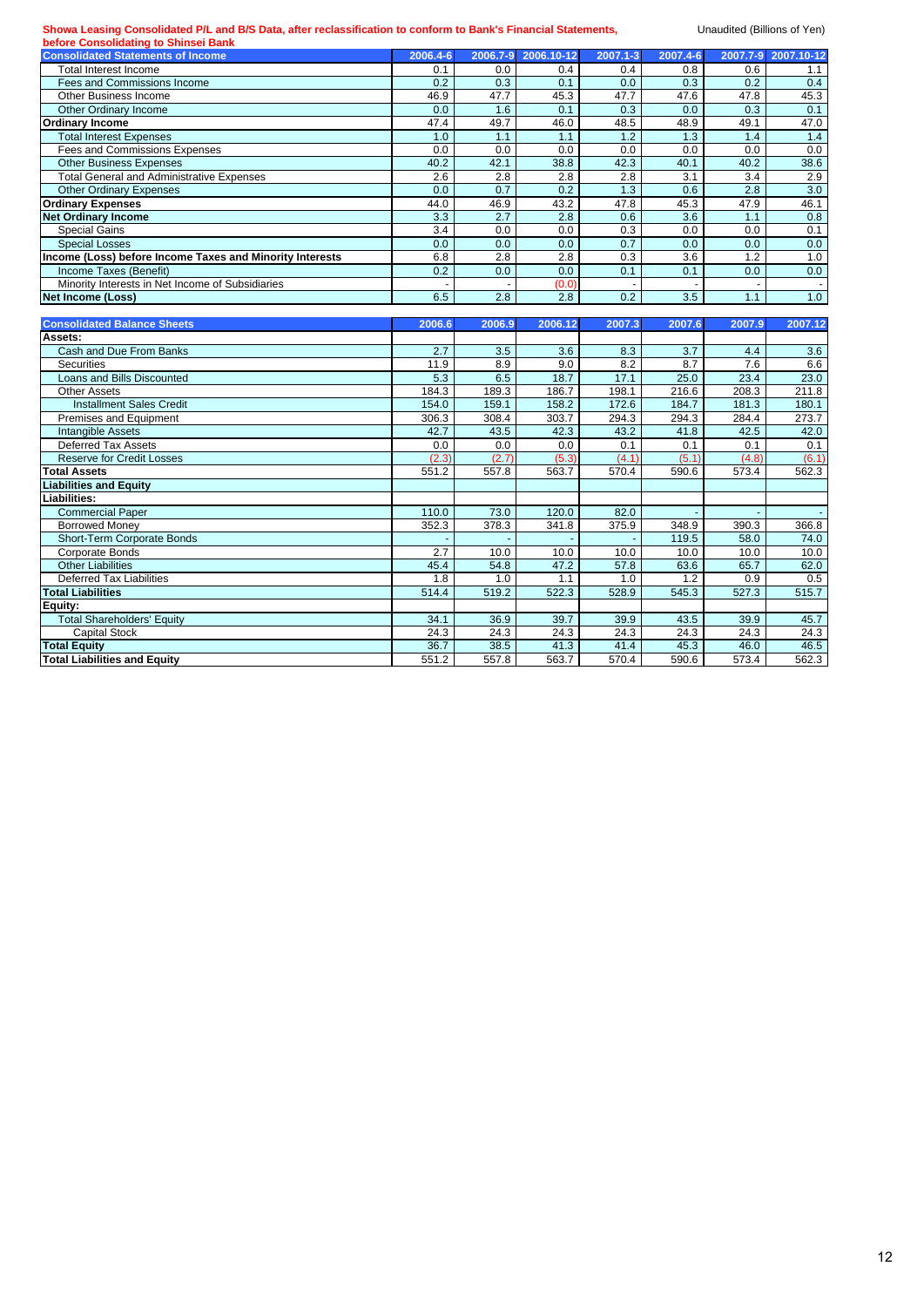**Shinki Consolidated P/L and B/S Data, after reclassification to conform to Bank's Financial Statements, School Statements of Yen)** 

| before Consolidating to Shinsei Bank                     |          |                          |                     |                          |          |          |            |
|----------------------------------------------------------|----------|--------------------------|---------------------|--------------------------|----------|----------|------------|
| <b>Consolidated Statements of Income</b>                 | 2006.4-6 |                          | 2006.7-9 2006.10-12 | 2007.1-3                 | 2007.4-6 | 2007.7-9 | 2007.10-12 |
| Total Interest Income                                    |          |                          |                     |                          |          |          | 7.8        |
| Fees and Commissions Income                              |          | -                        |                     | $\overline{\phantom{0}}$ |          |          | 0.0        |
| Other Business Income                                    |          |                          |                     |                          |          |          |            |
| Other Ordinary Income                                    |          |                          |                     | ۰                        |          |          | 0.0        |
| <b>Ordinary Income</b>                                   |          |                          |                     |                          |          |          | 7.9        |
| <b>Total Interest Expenses</b>                           |          |                          |                     |                          |          |          | 0.4        |
| Fees and Commissions Expenses                            |          |                          |                     |                          |          |          | 0.2        |
| <b>Other Business Expenses</b>                           |          |                          |                     |                          |          |          | 0.0        |
| <b>Total General and Administrative Expenses</b>         |          |                          |                     |                          |          |          | 3.1        |
| <b>Other Ordinary Expenses</b>                           |          |                          |                     | ۰                        |          |          | 2.1        |
| <b>Ordinary Expenses</b>                                 |          | -                        |                     | ۰                        |          |          | 5.9        |
| <b>Net Ordinary Income</b>                               |          | $\overline{\phantom{a}}$ |                     | $\overline{\phantom{0}}$ |          |          | 2.0        |
| <b>Special Gains</b>                                     |          |                          |                     |                          |          |          | 0.2        |
| <b>Special Losses</b>                                    |          | $\overline{\phantom{a}}$ |                     | ۰                        |          |          | 0.0        |
| Income (Loss) before Income Taxes and Minority Interests | ٠        |                          |                     |                          |          |          | 2.2        |
| Income Taxes (Benefit)                                   |          | -                        |                     |                          |          |          | 0.3        |
| Minority Interests in Net Income of Subsidiaries         |          | -                        |                     |                          |          |          |            |
| Net Income (Loss)                                        |          |                          |                     |                          |          |          | 1.9        |

| <b>Consolidated Balance Sheets</b>        | 2006.6                   | 2006.9                   | 2006.12 | 2007.3   | 2007.6 | 2007.9 | 2007.12 |
|-------------------------------------------|--------------------------|--------------------------|---------|----------|--------|--------|---------|
| Assets:                                   |                          |                          |         |          |        |        |         |
| Cash and Due From Banks                   |                          | ٠                        |         | ٠        |        | ٠      | 11.3    |
| <b>Securities</b>                         |                          |                          |         | <b>-</b> |        |        | 0.6     |
| Loans and Bills Discounted                |                          | ٠                        |         | ٠        | ٠      | ۰      | 137.8   |
| <b>Other Assets</b>                       |                          |                          |         | ٠        | ٠      |        | 6.0     |
| Premises and Equipment                    | ٠                        | ٠                        |         | ٠        | ٠      | ۰      | 7.3     |
| Intangible Assets                         | ۰                        | ۰                        |         | ٠        | ٠      | ۰      | 2.1     |
| Deferred Tax Assets                       |                          |                          |         | <b>1</b> | ۰      |        | 4.1     |
| <b>Reserve for Credit Losses</b>          |                          |                          |         |          |        |        | (27.8)  |
| <b>Total Assets</b>                       |                          |                          |         |          |        |        | 141.7   |
| <b>Liabilities and Equity</b>             |                          |                          |         |          |        |        |         |
| <b>Liabilities:</b>                       |                          |                          |         |          |        |        |         |
| <b>Commercial Paper</b>                   |                          |                          |         | ٠        |        |        |         |
| <b>Borrowed Money</b>                     |                          |                          |         |          |        |        | 65.7    |
| Corporate Bonds                           |                          |                          |         | -        |        |        | 19.8    |
| <b>Other Liabilities</b>                  |                          |                          |         | <b>1</b> | ۰      |        | 4.5     |
| Reserve for Losses on Interest Repayments |                          |                          |         |          |        |        | 34.3    |
| <b>Deferred Tax Liabilities</b>           |                          |                          |         |          |        |        | 0.7     |
| <b>Total Liabilities</b>                  |                          |                          |         |          |        |        | 125.3   |
| Equity:                                   |                          |                          |         |          |        |        |         |
| <b>Total Shareholders' Equity</b>         |                          |                          |         |          |        |        | 16.9    |
| <b>Capital Stock</b>                      |                          |                          |         |          | ۰      |        | 16.7    |
| <b>Total Equity</b>                       | ۰                        | ٠                        |         | ٠        | ٠      |        | 16.4    |
| <b>Total Liabilities and Equity</b>       | $\overline{\phantom{0}}$ | $\overline{\phantom{a}}$ |         |          | ٠      | ٠      | 141.7   |

#### **Shinki Non-Consolidated Data Disclosed by Shinki**

| <b>Summary of Major Business Information (Non-Consolidated)</b> | 2006.6 | 2006.9 | 2006.12 | 2007.3 | 2007.6 | 2007.9 | 2007.12 |
|-----------------------------------------------------------------|--------|--------|---------|--------|--------|--------|---------|
| <b>Total Consumer Loans</b>                                     | 133.2  | 130.0  | 128.0   | 125.8  | 117.9  | 109.6  | 101.0   |
| <b>Unsecured Loans</b>                                          | 132.8  | 129.6  | 127.2   | 125.0  | 117.3  | 109.0  | 100.5   |
| Secured Loans                                                   | 0.4    | 0.4    | 0.7     | 0.7    | 0.6    | 0.6    | 0.5     |
| <b>Total Business loans</b>                                     | 59.8   | 57.5   | 53.6    | 50.6   | 46.3   | 42.4   | 38.4    |
| Loans on Deeds                                                  | 0.5    | 0.4    | 0.4     | 0.3    | 0.3    | 0.2    | 0.2     |
| <b>Noloan Business</b>                                          | 59.3   | 56.9   | 53.1    | 50.1   | 46.0   | 42.0   | 38.1    |
| Secured Loans                                                   | 0.0    | 0.0    | 0.0     | 0.0    | 0.0    | 0.0    | 0.0     |
| Loan Receivables Outstanding                                    | 193.0  | 187.5  | 181.6   | 176.4  | 164.2  | 152.0  | 139.5   |
|                                                                 |        |        |         |        |        |        |         |
| Weighted Average Rate of Loan Interest Rate (%)                 | 27.18  | 27.18  | 27.06   | 27.11  | 26.25  | 25.67  | 24.93   |
| <b>Consumer Loans</b>                                           | 27.58  | 27.59  | 27.42   | 27.50  | 26.68  | 26.15  | 25.46   |
| <b>Unsecured Loans</b>                                          | 27.64  | 27.65  | 27.50   | 27.58  | 26.75  | 26.22  | 25.53   |
| Secured Loans                                                   | 11.28  | 11.07  | 14.27   | 13.96  | 14.15  | 14.11  | 13.99   |
| <b>Business Loans</b>                                           | 26.29  | 26.24  | 26.19   | 26.14  | 25.17  | 24.43  | 23.53   |
| Loans on Deeds                                                  | 21.22  | 21.29  | 21.50   | 21.66  | 21.87  | 21.96  | 21.95   |
| <b>Noloan Business</b>                                          | 26.36  | 26.30  | 26.25   | 26.19  | 25.21  | 24.46  | 23.56   |
| Secured Loans                                                   | 11.54  | 11.54  | 11.33   | 11.32  | 11.29  | 11.30  | 11.30   |
| Weighted Average Rate of Funding Rate (%)                       |        |        |         |        |        |        |         |
| During the Fiscal Year                                          | 1.62   | 1.64   | 1.65    | 1.66   | 1.68   | 1.78   | 1.77    |
| As of the End of the Fiscal Year                                | 1.64   | 1.68   | 1.68    | 1.69   | 1.70   | 1.93   | 1.91    |
| Number of Branch Offices                                        | 580    | 572    | 572     | 544    | 539    | 538    | 508     |
|                                                                 |        |        |         |        |        |        |         |
| <b>Grey Zone Related Information (Non-Consolidated)</b>         | 2006.6 | 2006.9 | 2006.12 | 2007.3 | 2007.6 | 2007.9 | 2007.12 |
| Reserve for Losses on Interest Repayments                       |        | 17.2   | 18.8    | 36.3   | 33.1   | 37.8   | 34.0    |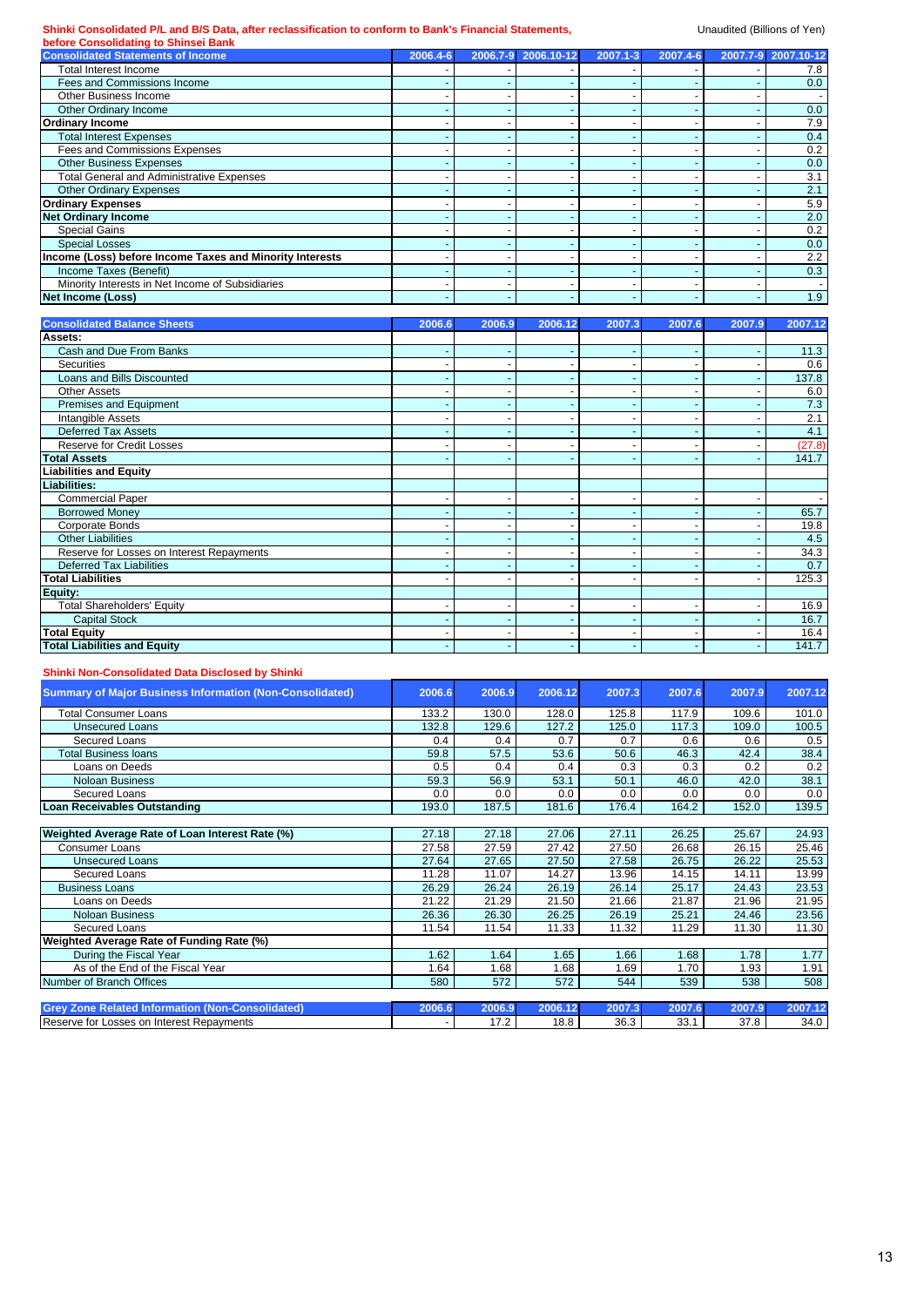| Section 5, Shinsei Bank Non-Consolidated P/L and B/S Data<br>Unaudited (Billions of Yen) |          |          |            |                  |                  |                  |                     |
|------------------------------------------------------------------------------------------|----------|----------|------------|------------------|------------------|------------------|---------------------|
| <b>Results of Operations (Non-Consolidated)</b>                                          | 2006.4-6 | 2006.7-9 | 2006.10-12 | 2007.1-3         | 2007.4-6         |                  | 2007.7-9 2007.10-12 |
| <b>Total Gross Business Profit</b>                                                       | 31.1     | 36.1     | 34.1       | 31.1             | 42.2             | 34.7             | 40.5                |
| Net Interest Income                                                                      | 13.6     | 16.7     | 14.7       | 14.6             | 19.0             | 20.4             | 30.9                |
| Net Fees and Commissions                                                                 | 9.1      | 12.4     | 13.8       | 10.3             | 15.6             | 13.6             | 10.1                |
| Net Trading Income                                                                       | 5.1      | 3.9      | 3.1        | 2.7              | 3.0              | 1.8              | 1.2                 |
| Net Other Business Income                                                                | 3.1      | 2.9      | 2.4        | $\overline{3.4}$ | 4.4              | (1.2)            | (1.8)               |
| <b>Total Expenses</b>                                                                    | 20.1     | 19.5     | 19.2       | 18.7             | 20.3             | 22.0             | 20.9                |
| Net Business Profit (Jisshitsu Gyomu Jun-eki)                                            | 10.9     | 16.6     | 14.8       | 12.4             | 21.8             | 12.6             | 19.4                |
| Other Operating Expenses, Net                                                            | (0.9)    | (0.3)    | (1.9)      | (4.5)            | (1.1)            | (9.8)            | (0.2)               |
| <b>Net Ordinary Income</b>                                                               | 9.9      | 16.3     | 12.8       | 7.8              | 20.7             | 2.8              | 19.2                |
| Extraordinary Income (Loss) (*)                                                          | 4.8      | 7.5      | 8.7        | (123.3)          | 1.1              | (27.7)           | (35.0)              |
| Income (Loss) before Income Taxes                                                        | 14.8     | 23.9     | 21.6       | (115.4)          | 21.8             | (24.9)           | 19.2                |
| <b>Current Income Taxes (Benefit)</b>                                                    | (1.2)    | (0.3)    | (0.6)      | (0.5)            | (8.5)            | 0.8              | (0.4)               |
| Deferred Income Taxes Expense (Benefit)                                                  |          | (1.1)    |            | (9.1)            | 6.5              | 0.2              | 0.0                 |
| <b>Net Income (Loss)</b>                                                                 | 16.1     | 25.4     | 22.2       | (105.8)          | 23.8             | (25.9)           | 19.7                |
| (Ref.) Amount of Credit Costs (Recoveries) in (*)                                        | (4.9)    | (7.0)    | 2.6        | 9.1              | (0.9)            | 6.9              | (1.3)               |
|                                                                                          |          |          |            |                  |                  |                  |                     |
| <b>Non-Consolidated Statements of Income</b>                                             | 2006.4-6 | 2006.7-9 | 2006.10-12 | 2007.1-3         | 2007.4-6         | 2007.7-9         | 2007.10-12          |
| Total Interest Income                                                                    | 26.7     | 32.5     | 33.8       | 35.8             | 42.8             | 44.3             | 54.9                |
| Interest on Loans and Bills Discounted                                                   | 14.5     | 17.1     | 20.6       | 22.9             | 25.2             | 27.8             | 29.0                |
| Interest and Dividends on Securities                                                     | 8.7      | 11.9     | 10.2       | 9.4              | 14.4             | 13.2             | 21.9                |
| Other Interest Income                                                                    | 3.4      | 3.3      | 2.9        | 3.4              | $\overline{3.2}$ | $\overline{3.2}$ | $\overline{3.8}$    |
| Fees and Commissions Income                                                              | 5.4      | 6.5      | 9.0        | 7.1              | 8.2              | 6.8              | 5.7                 |
| <b>Trading Profits</b>                                                                   | 5.1      | 4.1      | 3.2        | 2.7              | 3.0              | 1.8              | 1.2                 |
| Other Business Income                                                                    | 4.6      | 6.0      | 3.9        | 4.0              | 5.0              | $\overline{2.5}$ | (0.8)               |
| Other Ordinary Income                                                                    | 9.3      | 14.8     | 9.2        | 7.3              | 11.9             | 12.5             | 9.5                 |
| <b>Ordinary Income</b>                                                                   | 51.3     | 64.0     | 59.4       | 57.2             | 71.2             | 68.2             | 70.6                |
| <b>Total Interest Expenses</b>                                                           | 14.0     | 18.1     | 21.4       | 23.9             | 26.2             | 26.2             | 26.2                |
| <b>Interest on Deposits</b>                                                              | 5.4      | 7.9      | 9.1        | 10.6             | 10.1             | 11.1             | 11.1                |
| <b>Interest on Debentures</b>                                                            | 0.8      | 0.7      | 0.7        | 0.7              | 0.7              | 0.8              | 0.8                 |
| <b>Other Interest Expenses</b>                                                           | 7.7      | 9.3      | 11.5       | 12.6             | 15.3             | 14.3             | 14.2                |
| Fees and Commissions Expenses                                                            | 2.2      | 3.4      | 3.4        | 3.9              | 2.7              | 4.6              | 4.6                 |
| <b>Trading Losses</b>                                                                    | 0.0      | 0.1      | 0.1        | 0.0              | 0.0              | 0.0              | 0.0                 |
| <b>Other Business Expenses</b>                                                           | 1.4      | 3.0      | 1.4        | 0.6              | 0.5              | 3.8              | 1.0                 |
| General and Administrative Expenses                                                      | 20.1     | 19.6     | 19.3       | 18.6             | 20.4             | 22.1             | 21.0                |
| <b>Other Ordinary Expenses</b>                                                           | 3.3      | 3.2      | 0.6        | 2.0              | 0.4              | 8.5              | (1.6)               |
| <b>Ordinary Expenses</b>                                                                 | 41.3     | 47.7     | 46.5       | 49.3             | 50.5             | 65.4             | 51.3                |
| <b>Net Ordinary Income</b>                                                               | 9.9      | 16.3     | 12.8       | 7.8              | 20.7             | 2.8              | 19.2                |
| <b>Special Gains</b>                                                                     | 4.9      | 7.9      | 8.8        | (7.3)            | 1.1              | 0.0              | 0.0                 |
| <b>Special Losses</b>                                                                    | 0.0      | 0.3      | 0.1        | 116.0            | 0.0              | 27.7             | 0.0                 |
| Income (Loss) before Income Taxes                                                        | 14.8     | 23.9     | 21.6       | (115.4)          | 21.8             | (24.9)           | 19.2                |
| Income Taxes (Benefit):                                                                  |          |          |            |                  |                  |                  |                     |
| Current                                                                                  | (1.2)    | (0.3)    | (0.6)      | (0.5)            | (8.5)            | 0.8              | (0.4)               |
| Deferred                                                                                 |          | (1.1)    |            | (9.1)            | 6.5              | 0.2              |                     |
| <b>Net Income (Loss)</b>                                                                 | 16.1     | 25.4     | 22.2       | (105.8)          | 23.8             | (25.9)           | 19.7                |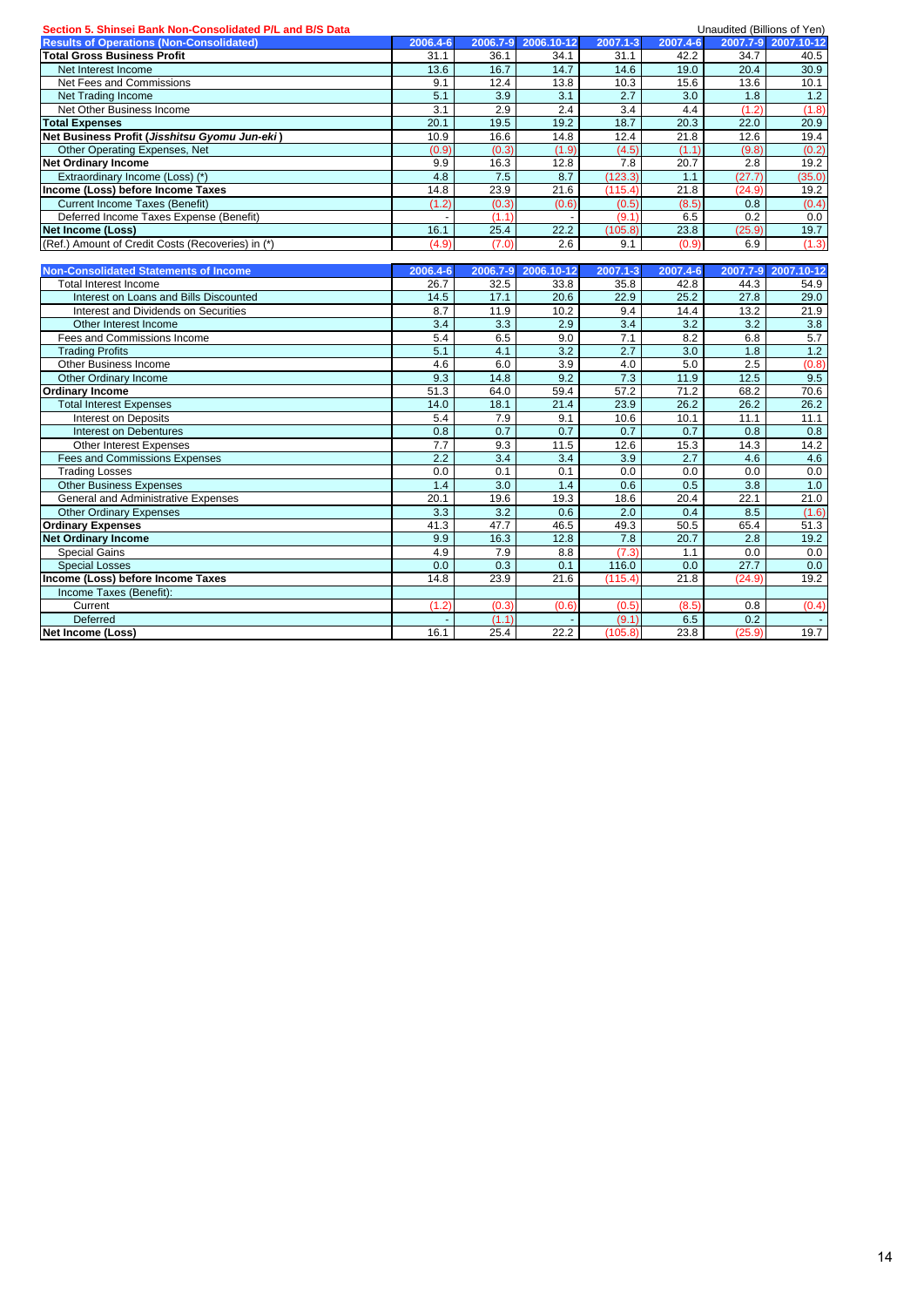|                                                                 |                |                   |                |                   |                |                   |                | Unaudited (Billions of Yen) |
|-----------------------------------------------------------------|----------------|-------------------|----------------|-------------------|----------------|-------------------|----------------|-----------------------------|
|                                                                 |                | 2006.4-6          |                | 2006.7-9          |                | 2006.10-12        |                | 2007.1-3                    |
|                                                                 | Average        | <b>Yield/Rate</b> | Average        | <b>Yield/Rate</b> | Average        | <b>Yield/Rate</b> | Average        | <b>Yield/Rate</b>           |
| <b>Interest-Earning Assets and Interest-Bearing Liabilities</b> | <b>Balance</b> | (%)               | <b>Balance</b> | (%)               | <b>Balance</b> | (%)               | <b>Balance</b> | $(\%)$                      |
| <b>Interest-Earning Assets:</b>                                 |                |                   |                |                   |                |                   |                |                             |
| Cash and Due From Banks                                         | 149.1          | 1.83              | 35.9           | 6.63              | 127.6          | 2.82              | 183.0          | 3.27                        |
| Call Loans                                                      | 113.7          | 0.05              | 60.8           | 0.56              | 31.0           | 0.27              | 78.2           | 0.45                        |
| Receivables Under Resale Agreements                             |                |                   |                |                   |                |                   |                |                             |
| <b>Collateral Related to Securities Borrowing Transactions</b>  | 116.9          | 0.21              | 182.2          | 0.31              | 126.3          | 0.36              | 82.9           | 0.75                        |
| <b>Securities</b>                                               | ,842.4         | 1.90              | 1,957.5        | 2.42              | 2,136.7        | 1.90              | 2,156.9        | 1.77                        |
| Loans and Bills Discounted                                      | 3,967.4        | 1.46              | 4,280.3        | 1.59              | 4,634.6        | 1.76              | 4,896.0        | 1.90                        |
| Other Interest-Earning Assets                                   | 54.3           | 2.18              | 62.4           | 2.42              | 75.8           | 2.67              | 78.5           | 2.65                        |
| Interest Rate and Funding Swaps                                 |                |                   |                |                   |                |                   |                |                             |
| <b>Total Interest-Earning Assets</b>                            | 6,244.0        | 1.71              | 6,579.5        | 1.96              | 7,132.2        | 1.88              | 7,475.7        | 1.94                        |
| <b>Interest-Bearing Liabilities:</b>                            |                |                   |                |                   |                |                   |                |                             |
| <b>Deposits</b>                                                 | 4,099.7        | 0.53              | 4,454.5        | 0.71              | 4,715.5        | 0.77              | 4,980.6        | 0.86                        |
| Negotiable Certificates of Deposit                              | 205.1          | 0.08              | 306.4          | 0.30              | 391.3          | 0.38              | 425.7          | 0.49                        |
| <b>Debentures</b>                                               | 927.8          | 0.34              | 818.5          | 0.36              | 732.9          | 0.39              | 708.3          | 0.41                        |
| Call Money                                                      | 67.9           | 0.80              | 245.4          | 1.39              | 613.6          | 1.36              | 689.5          | 1.48                        |
| Payable Under Repurchase Agreements                             |                |                   |                |                   |                |                   |                | $\sim$                      |
| <b>Collateral Rated to Securities Lending Transactions</b>      | 58.4           | 0.09              | 81.7           | 0.28              | 133.1          | 0.33              | 62.1           | 0.40                        |
| <b>Borrowed Money</b>                                           | 259.7          | 0.75              | 299.3          | 0.61              | 298.2          | 0.74              | 275.9          | 0.92                        |
| Corporate Bonds                                                 | 446.7          | 4.04              | 453.5          | 4.12              | 487.8          | 4.37              | 562.3          | 4.45                        |
| Other Interest-Bearing Liabilities                              | 0.3            | n.m.              | 0.2            | n.m.              | 0.3            | n.m.              | 0.3            | n.m.                        |
| Interest Rate and Funding Swaps                                 |                |                   |                |                   |                |                   |                |                             |
| <b>Total Interest-Bearing Liabilities</b>                       | 6,065.9        | 0.92              | 6,659.8        | 1.07              | 7,373.0        | 1.15              | 7,705.1        | 1.26                        |
| Net Interest Income/Yield on Interest-Earning Assets            | 6,244.0        | 0.81              | 6,579.5        | 0.87              | 7,132.2        | 0.69              | 7,475.7        | 0.64                        |

|                                                                 |                | 2007.4-6          |                | 2007.7-9          |                | 2007.10-12        |
|-----------------------------------------------------------------|----------------|-------------------|----------------|-------------------|----------------|-------------------|
| <b>Interest-Earning Assets and Interest-Bearing Liabilities</b> | Average        | <b>Yield/Rate</b> | Average        | <b>Yield/Rate</b> | Average        | <b>Yield/Rate</b> |
|                                                                 | <b>Balance</b> | (%)               | <b>Balance</b> | (%)               | <b>Balance</b> | (%)               |
| <b>Interest-Earning Assets:</b>                                 |                |                   |                |                   |                |                   |
| Cash and Due From Banks                                         | 135.5          | 4.16              | 210.1          | 2.98              | 188.1          | 2.45              |
| Call Loans                                                      | 48.3           | 0.54              | 117.9          | 0.67              | 219.3          | 0.62              |
| Receivables Under Resale Agreements                             |                |                   | 0.0            | 5.21              | 2.2            | 3.62              |
| <b>Collateral Related to Securities Borrowing Transactions</b>  | 21.6           | 3.12              | 109.5          | 0.77              | 149.7          | 0.59              |
| <b>Securities</b>                                               | 2,122.6        | 2.72              | 2,268.2        | 2.32              | 2,498.4        | 3.49              |
| Loans and Bills Discounted                                      | 5,074.8        | 1.99              | 5,167.2        | 2.14              | 5,264.1        | 2.19              |
| Other Interest-Bearing Assets                                   | 108.6          | 3.31              | 172.0          | 2.83              | 196.7          | 3.93              |
| Interest Rate and Funding Swaps                                 |                |                   |                |                   |                |                   |
| <b>Total Interest-Earning Assets</b>                            | 7,511.7        | 2.29              | 8,045.1        | 2.19              | 8,518.8        | 2.56              |
| <b>Interest-Bearing Liabilities:</b>                            |                |                   |                |                   |                |                   |
| <b>Deposits</b>                                                 | 5,017.2        | 0.80              | 5,076.8        | 0.86              | 5,196.0        | 0.85              |
| Negotiable Certificates of Deposit                              | 539.1          | 0.60              | 565.4          | 0.65              | 840.3          | 0.73              |
| <b>Debentures</b>                                               | 696.8          | 0.43              | 691.4          | 0.46              | 661.5          | 0.51              |
| Call Money                                                      | 690.5          | 2.35              | 900.9          | 1.88              | 1,015.8        | 1.59              |
| Payable Under Repurchase Agreements                             |                |                   |                |                   | 0.1            | 3.73              |
| <b>Collateral Rated to Securities Lending Transactions</b>      | 18.1           | 1.87              | 177.4          | 1.03              | 143.5          | 1.14              |
| <b>Borrowed Money</b>                                           | 273.6          | 1.03              | 295.9          | 1.20              | 276.3          | 1.43              |
| Corporate Bonds                                                 | 572.4          | 5.02              | 577.5          | 4.27              | 563.3          | 4.42              |
| Other Interest-Bearing Liabilities                              | 0.3            | n.m.              | 0.3            | n.m.              | 0.2            | n.m.              |
| Interest Rate and Funding Swaps                                 |                |                   |                |                   |                |                   |
| <b>Total Interest-Bearing Liabilities</b>                       | 7,808.3        | 1.34              | 8,286.1        | 1.25              | 8,697.5        | 1.20              |
| Net Interest Income/Yield on Interest-Earning Assets            | 7,511.7        | 0.88              | 8,045.1        | 0.89              | 8,518.8        | 1.33              |